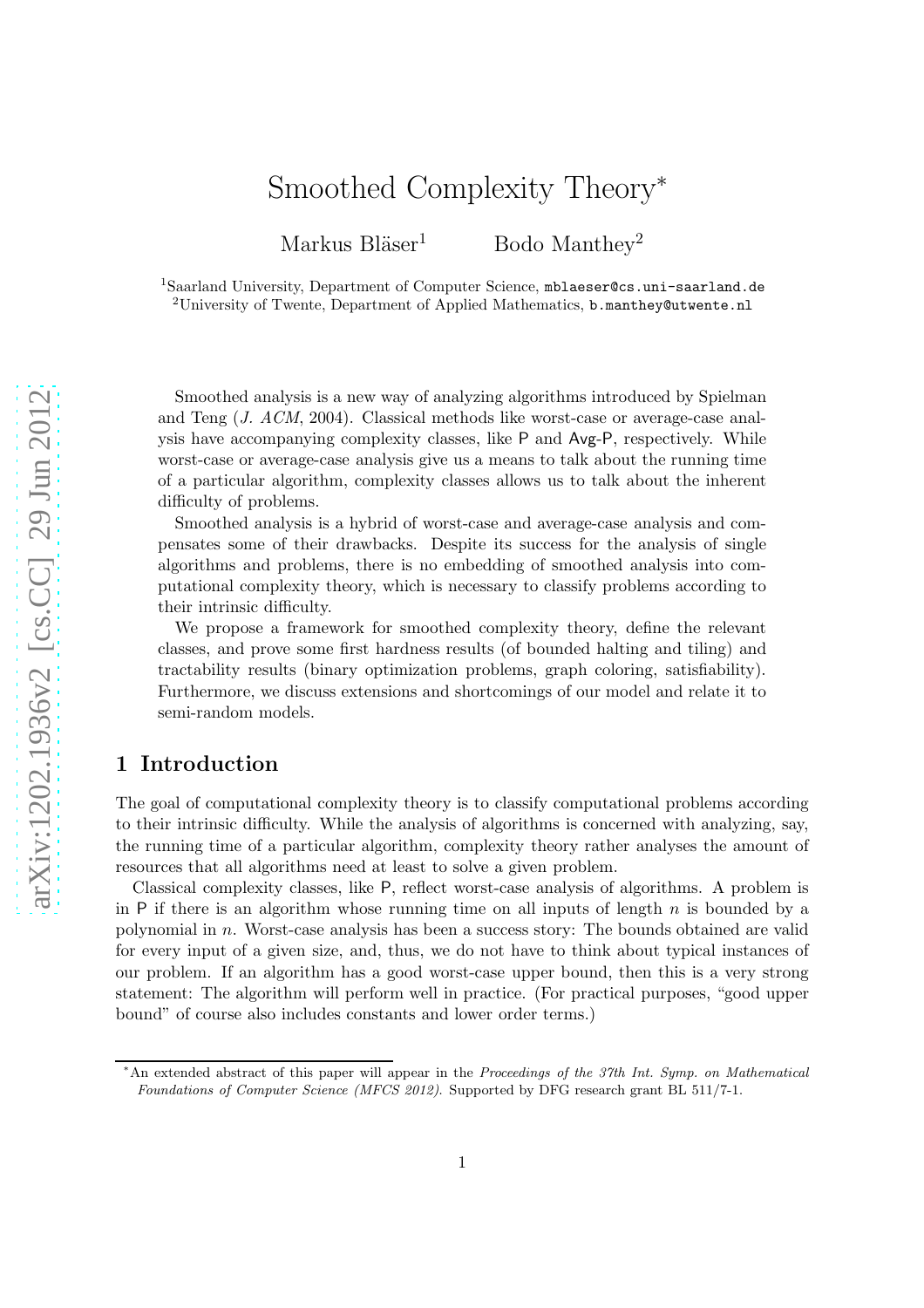However, some algorithms work well in practice despite having a provably high worst-case running time. The reason for this is that the worst-case running time can be dominated by a few pathological instances that rarely or never occur in practice. An alternative to worstcase analysis is average-case analysis. Many of the algorithms with poor worst-case but good practical performance have a good average running time. This means that the expected running time with instances drawn according to some fixed probability distribution is low.

In complexity-theoretic terms, P is the class of all problems that can be solved with polynomial worst-case running time. In the same way, the class Avg-P is the class of all problems that have polynomial average-case running time. Average-case complexity theory studies the structural properties of average-case running time. Bogdanov and Trevisan give a comprehensive survey of average-case complexity [\[9\]](#page-19-0).

While worst-case complexity has the drawback of being often pessimistic, the drawback of average-case analysis is that random instances have often very special properties with high probability. These properties of random instances distinguish them from typical instances. Since a random and a typical instance is not the same, a good average-case running time does not necessarily explain a good performance in practice. In order to get a more realistic performance measure, (and, in particular, to explain the speed of the simplex method), Spielman and Teng have proposed a new way to analyze algorithms called smoothed analysis [\[31\]](#page-21-0). In smoothed analysis, an adversary chooses an instance, and then this instance is subjected to a slight random perturbation. We can think of this perturbation as modeling measurement errors or random noise or the randomness introduced by taking, say, a random poll. The perturbation is controlled by some parameter  $\phi$ , called the *perturbation parameter*. Spielman and Teng have proved that the simplex method has a running time that is polynomial in the size of the instance and the perturbation parameter [\[31\]](#page-21-0). (More precisely, for any given instance, the expected running time on the perturbed instance is bounded by a polynomial.) Since then, the framework of smoothed analysis has been applied successfully to a variety of algorithms that have a good behavior in practice (and are therefore widely used) but whose worst-case running time indicates poor performance  $[2, 3, 6, 7, 14, 15, 18, 27, 30, 33]$  $[2, 3, 6, 7, 14, 15, 18, 27, 30, 33]$  $[2, 3, 6, 7, 14, 15, 18, 27, 30, 33]$  $[2, 3, 6, 7, 14, 15, 18, 27, 30, 33]$  $[2, 3, 6, 7, 14, 15, 18, 27, 30, 33]$  $[2, 3, 6, 7, 14, 15, 18, 27, 30, 33]$  $[2, 3, 6, 7, 14, 15, 18, 27, 30, 33]$  $[2, 3, 6, 7, 14, 15, 18, 27, 30, 33]$  $[2, 3, 6, 7, 14, 15, 18, 27, 30, 33]$  $[2, 3, 6, 7, 14, 15, 18, 27, 30, 33]$ . We refer to two recent surveys for a broader picture of smoothed analysis [\[26,](#page-20-4) [32\]](#page-21-3).

However, with only few exceptions [\[4,](#page-19-5) [29\]](#page-21-4), smoothed analysis has only been applied yet to single algorithms or single problems. Up to our knowledge, there is currently no attempt to formulate a smoothed complexity theory and, thus, to embed smoothed analysis into computational complexity.

This paper is an attempt to define a smoothed complexity theory, including notions of intractability, reducibility, and completeness. We define the class Smoothed-P (Section [2\)](#page-2-0), which corresponds to problems that can be solved smoothed efficiently, we provide a notion of reducibility (Section [3\)](#page-6-0), and define the class  $Dist-NP<sub>para</sub>$ , which is a smoothed analogue of NP, and prove that it contains complete problems (Section [4\)](#page-8-0). We continue with some basic observations (Section [5\)](#page-11-0). We also add examples of problems in Smoothed-P (Sections [6](#page-11-1) and [7\)](#page-16-0) and discuss the relationship of smoothed complexity to semi-random models (Section [8\)](#page-18-0). Finally, since this is an attempt of a smoothed complexity theory, we conclude with a discussion of extension, shortcomings, and difficulties of our definitions (Section [9\)](#page-18-1).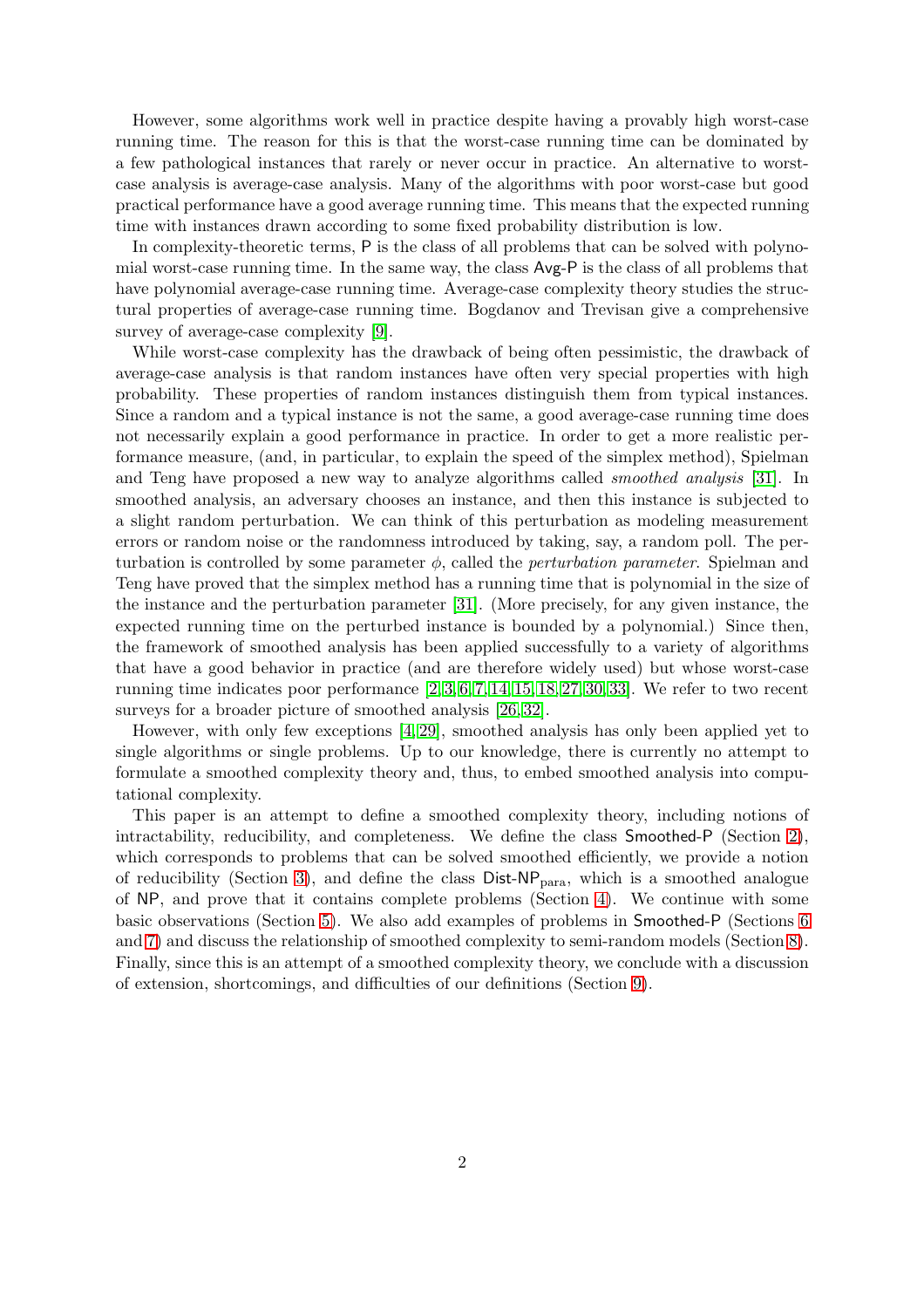# <span id="page-2-0"></span>2 Smoothed Polynomial Time and Smoothed-P

### 2.1 Basic Definitions

In the first application of smoothed analysis to the simplex method [\[31\]](#page-21-0), the strength of the perturbation has been controlled in terms of the standard deviation  $\sigma$  of the Gaussian perturbation. While this makes sense for numerical problems, this model cannot be used for general (discrete problems). A more general form of perturbation models has been introduced by Beier and Vöcking [\[3\]](#page-19-2): Instead of specifying an instance that is afterwards perturbed (which can also be viewed as the adversary specifying the mean of the probability distribution according to which the instances are drawn), the adversary specifies the whole probability distribution. Now the role of the standard deviation  $\sigma$  is taken over by the parameter  $\phi$ , which is an upper bound for the maximum density of the probability distributions. For Gaussian perturbation, we have  $\sigma = \Theta(1/\phi)$ . Because we do not want to restrict our theory to numerical problems, we have decided to use the latter model.

Let us now define our model formally. Our perturbation models are families of distributions  $\mathcal{D} = (D_{n,x,\phi})$ . The length of x is n (so we could omit the index n but we keep it for clarity). Note that length does not necessarily mean bit length, but depends on the problem. For instance, it can be the number of vertices of the graph encoded by x. For every n, x, and  $\phi$ , the support of the distribution  $D_{n,x,\phi}$  should be contained in the set  $\{0,1\}^{\leq \text{poly}(n)}$ . Let

$$
S_{n,x} = \{ y \mid D_{n,x,\phi}(y) > 0 \text{ for some } \phi \},
$$

and let  $N_{n,x} = |S_{n,x}|$ .

For all n, x,  $\phi$ , and y, we demand  $D_{n,x,\phi}(y) \leq \phi$ . This controls the strength of the perturbation and restricts the adversary. We allow  $\phi \in [1/N_{n,x}, 1]$ . Furthermore, the values of  $\phi$  are discretized, so that they can be described by at most poly $(n)$  bits. The case  $\phi = 1$  corresponds to the worst-case complexity; we can put all the mass on one string. The case  $\phi = 1/N_{n,x}$ models the average case; here we usually have to put probability on an exponentially large set of strings. In general, the larger  $\phi$ , the more powerful the adversary. We call such families  $(D_{n,x,\phi})_{n,x,\phi}$  of probability distributions parameterized families of distributions.

Now we can specify what it means that an algorithm has smoothed polynomial running-time. The following definition can also be viewed as a discretized version of Beier and Vöcking's definition [\[4\]](#page-19-5). Note that we do not speak about expected running-time, but about expected running-time to some power  $\varepsilon$ . This is because the notion of expected running-time is not robust with respect to, e.g., quadratic slowdown. The corresponding definition for averagecase complexity is due to Levin [\[23\]](#page-20-5). We refer to Bogdanov and Trevisan [\[9\]](#page-19-0) for a thorough discussion of this issue.

<span id="page-2-1"></span>**Definition 2.1.** An algorithm A has smoothed polynomial running time with respect to the family D if there exists an  $\varepsilon > 0$  such that, for all n, x, and  $\phi$ , we have

$$
\mathbb{E}_{y \sim D_{n,x,\phi}}(t_A(y;n,\phi)^\varepsilon) = O\big(n \cdot N_{n,x} \cdot \phi\big).
$$

This definition implies that (average-)polynomial time is only required if we have  $\phi =$  $O(poly(n)/N_{n,x})$ . This seems to be quite generous at first glance, but it is in accordance with, e.g., Spielman and Teng's analysis of the simplex method [\[31\]](#page-21-0) or Beier and Vöcking's analysis of integer programs [\[4\]](#page-19-5); they achieve polynomial time running time only if they perturb all but at most  $O(\log n)$  digits: If we perturb a number with, say, a Gaussian of standard deviation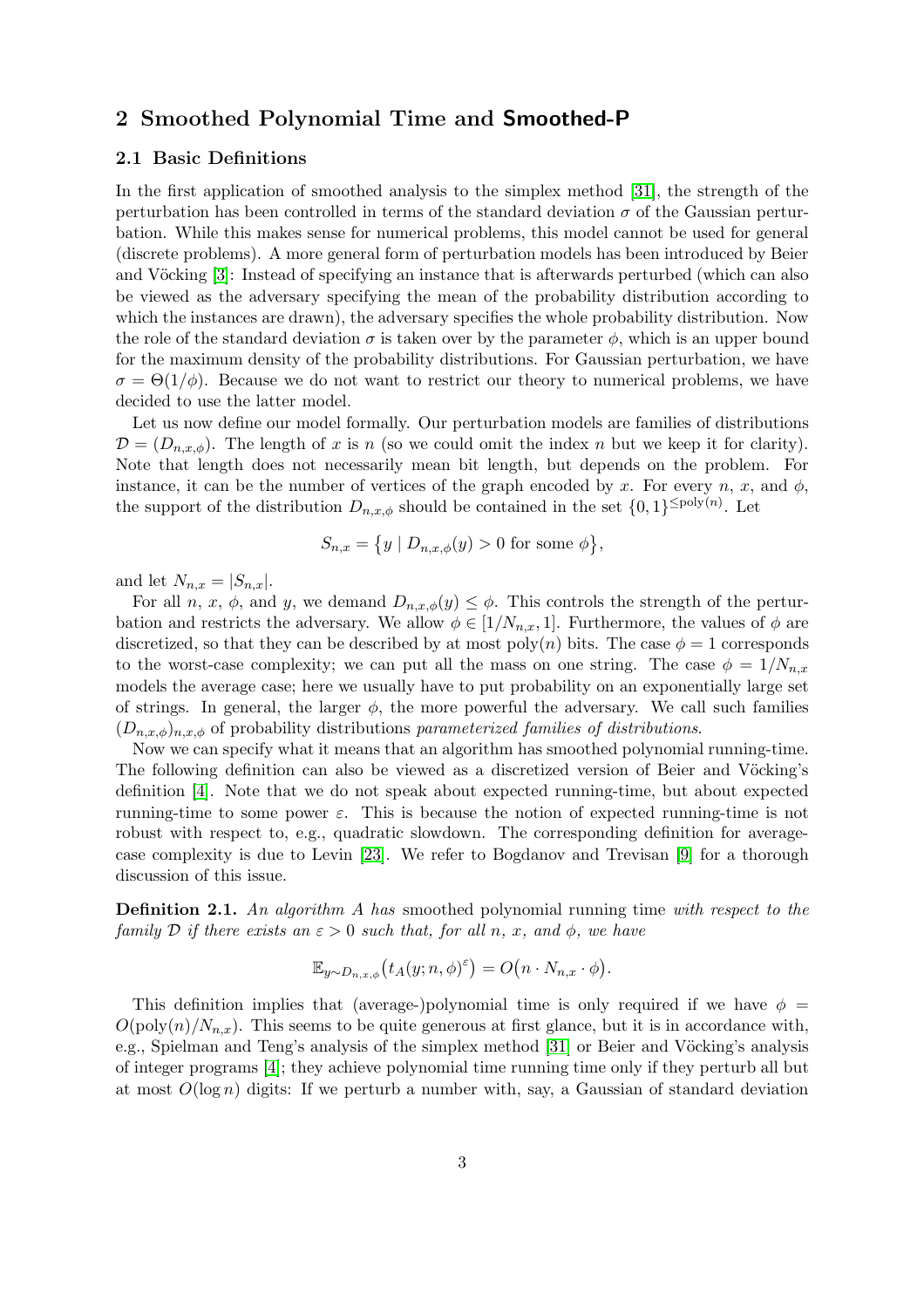$\sigma = 1/\text{poly}(n)$ , then we expect that the  $O(\log n)$  most significant bits remain untouched, but the less significant bits are random.

In average-case complexity, one considers not decision problems alone, but decision problems together with a probability distribution. The smoothed analogue of this is that we consider tuples  $(L, \mathcal{D})$ , where  $L \subseteq \{0,1\}^*$  is a decision problem and  $\mathcal D$  is a parameterized family of distributions. We call such problems parameterized distributional problems. The notion of smoothed polynomial running-time (Definition [2.1\)](#page-2-1) allows us to define what it means for a parameterized distributional problem to have polynomial smoothed complexity.

**Definition 2.2.** Smoothed-P is the class of all  $(L, D)$  such that there is a deterministic algorithm A with smoothed polynomial running time that decides L.

We start with an alternative characterization of smoothed polynomial time as it is known for average case running time. It basically says that an algorithm has smoothed polynomial running-time if and only if its running-time has polynomially decreasing tail bounds. Though smoothed polynomial time is a generalization of average case polynomial time, the characterization and the proof of equivalence are similar.

<span id="page-3-0"></span>**Theorem 2.3.** An algorithm A has smoothed polynomial running time if and only if there is an  $\varepsilon > 0$  and a polynomial p such that for all n, x,  $\phi$ , and t,

$$
\Pr_{y \sim D_{n,x,\phi}}[t_A(y;n,\phi) \ge t] \le \frac{p(n)}{t^{\varepsilon}} \cdot N_{n,x} \cdot \phi.
$$

*Proof.* Let A be an algorithm whose running time  $t_A$  fulfills

$$
\mathbb{E}_{y \sim D_{n,x,\phi}} \left( t_A(y;n,\phi)^\varepsilon \right) = O\left( n \cdot N_{n,x} \phi \right).
$$

The probability that the running time exceeds a certain value  $t$  can be bounded by Markov's inequality:

$$
\mathbb{P}(t_{A}(y;n,\phi) \geq t) = \mathbb{P}(t_{A}(y;n,\phi)^{\varepsilon} \geq t^{\varepsilon})
$$
  

$$
\leq \frac{\mathbb{E}_{y \sim D_{n,x,\phi}}(t_{A}(y;n,\phi)^{\varepsilon})}{t^{\varepsilon}} = O\left(n \cdot N_{n,x} \phi \cdot t^{-\varepsilon}\right).
$$

For the other direction, assume that

$$
\Pr_{y \sim D_{n,x,\phi}}[t_A(y;n,\phi) \ge t] \le \frac{n^c}{t^{\varepsilon}} \cdot N_{n,x}\phi
$$

for some constants c and  $\varepsilon$ . Let  $\varepsilon' = \varepsilon/(c+2)$ . Then we have

$$
\mathbb{E}_{y \sim D_{n,x,\phi}}(t_A(y;n,\phi)^{\varepsilon'}) = \sum_{t} \mathbb{P}(t_A(y;n,\phi)^{\varepsilon'} \ge t)
$$
  
\n
$$
\le n + \sum_{t \ge n} \mathbb{P}(t_A(y;n,\phi) \ge t^{1/\varepsilon'})
$$
  
\n
$$
\le n + \sum_{t \ge n} t^{-2} \cdot N_{n,x}\phi = n + O(N_{n,x}\phi).
$$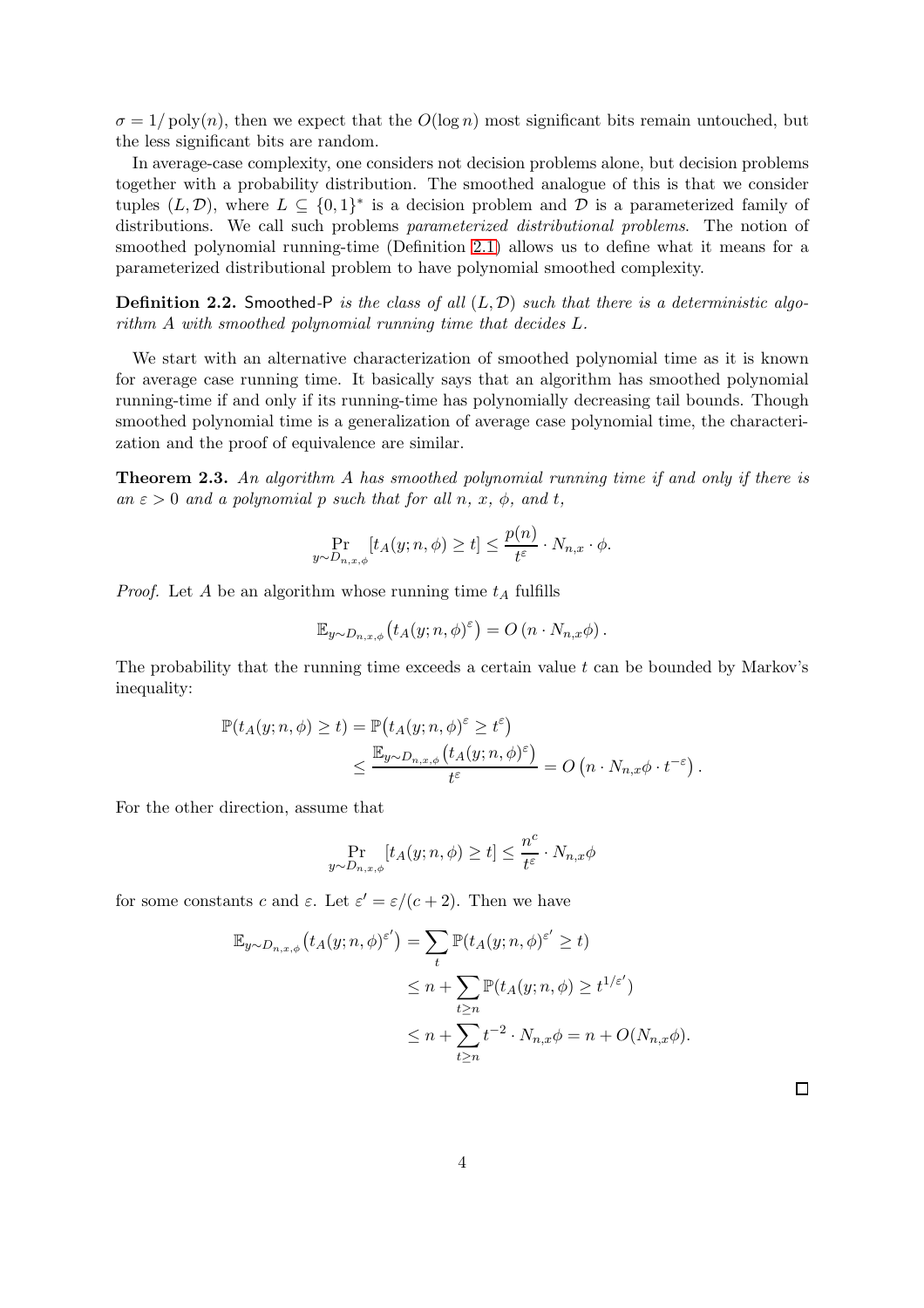#### 2.2 Heuristic Schemes

A different way to think about efficiency in the smoothed setting is via so-called heuristic schemes. This notion comes from average-case complexity [\[9\]](#page-19-0), but can be adapted to our smoothed setting. The notion of a heuristic scheme comes from the observation that, in practice, we might only be able to run our algorithm for a polynomial number of steps. If the algorithms does not succeed within this time bound, then it "fails", i.e., it does not solve the given instance. The failure probability decreases polynomially with the running time that we allow. The following definition captures this.

**Definition 2.4.** Let  $(L, \mathcal{D})$  be a smoothed distributional problem. An algorithm A is an errorless heuristic scheme for  $(L, \mathcal{D})$  if there is a polynomial q such that

- 1. For every n, every x, every  $\phi$ , every  $\delta > 0$ , and every  $y \in \text{supp } D_{n,x,\phi}$ , we have  $A(y; n, \phi, \delta)$  outputs either  $L(y)$  or  $\perp$ .
- 2. For every n, every x, every  $\phi$ , every  $\delta > 0$ , and every  $y \in \text{supp } D_{n,x,\phi}$ , we have  $t_A(y; n, \delta) \leq q(n, N_{n,x}\phi, 1/\delta).$
- 3. For every n, x,  $\phi$ ,  $\delta > 0$ , and  $y \in \text{supp } D_{n,x,\phi}$ , we have  $\Pr_{y \sim D_{n,x,\phi}}[A(y; n, \phi, \delta) = \bot] \leq \delta$ .

With the definition of a heuristic scheme, we can prove that heuristic schemes precisely characterize Smoothed-P.

**Theorem 2.5.**  $(L, \mathcal{D}) \in$  Smoothed-P if and only if  $(L, \mathcal{D})$  has an errorless heuristic scheme.

*Proof.* Let A be an algorithm for  $(L, \mathcal{D})$ . By Theorem [2.3,](#page-3-0) the probability that

$$
\mathbb{P}(t_A(y;n,\phi)\geq t)=O\left(n\cdot N_{n,x}\phi\cdot t^{-\varepsilon}\right).
$$

We get an errorless heuristic scheme B from A as follows: Simulate A for  $(n \cdot N_{n,x} \phi/\delta)^{1/\varepsilon}$  steps. If A stops within these number of steps, then output whatever A outputs. Otherwise, output ⊥. By the choice of the parameters, the probability that B outputs  $\bot$  is bounded by δ.

For the other direction, let A be an errorless heuristic scheme for  $(L, \mathcal{D})$ . We get an algorithm with smoothed polynomial running time by first running A with  $\delta = 1/2$ , then with  $\delta = 1/4$ , and in the *i*th iteration with  $\delta = 1/2^i$ . Whenever A does not answer  $\perp$ , B gives the same answer and stops. B will eventually stop, when  $\delta < D_{n,x,\phi}(y)$ . For i iterations, B needs

$$
\sum_{j=1}^{i} q(n, N_{n,x}\phi, 2^j) \le \text{poly}(n, N_{n,x}\phi) \cdot 2^{ci}
$$

for some constant c. B stops after i iterations for all but a  $2^{-i}$  fraction of the input. Thus B has smoothed polynomial running time. (Choose  $\varepsilon < 1/c$ .)  $\Box$ 

#### 2.3 Alternative Definition: Bounded Moments

At first glance, one might be tempted to use "expected running time" for the definition of Avg-P and Smoothed-P. However, as mentioned above, simply using the expected running time does not yield a robust measure. This is the reason why the expected value of the running time raised to some (small) constant power is used. Röglin and Teng [\[28,](#page-20-6) Theorem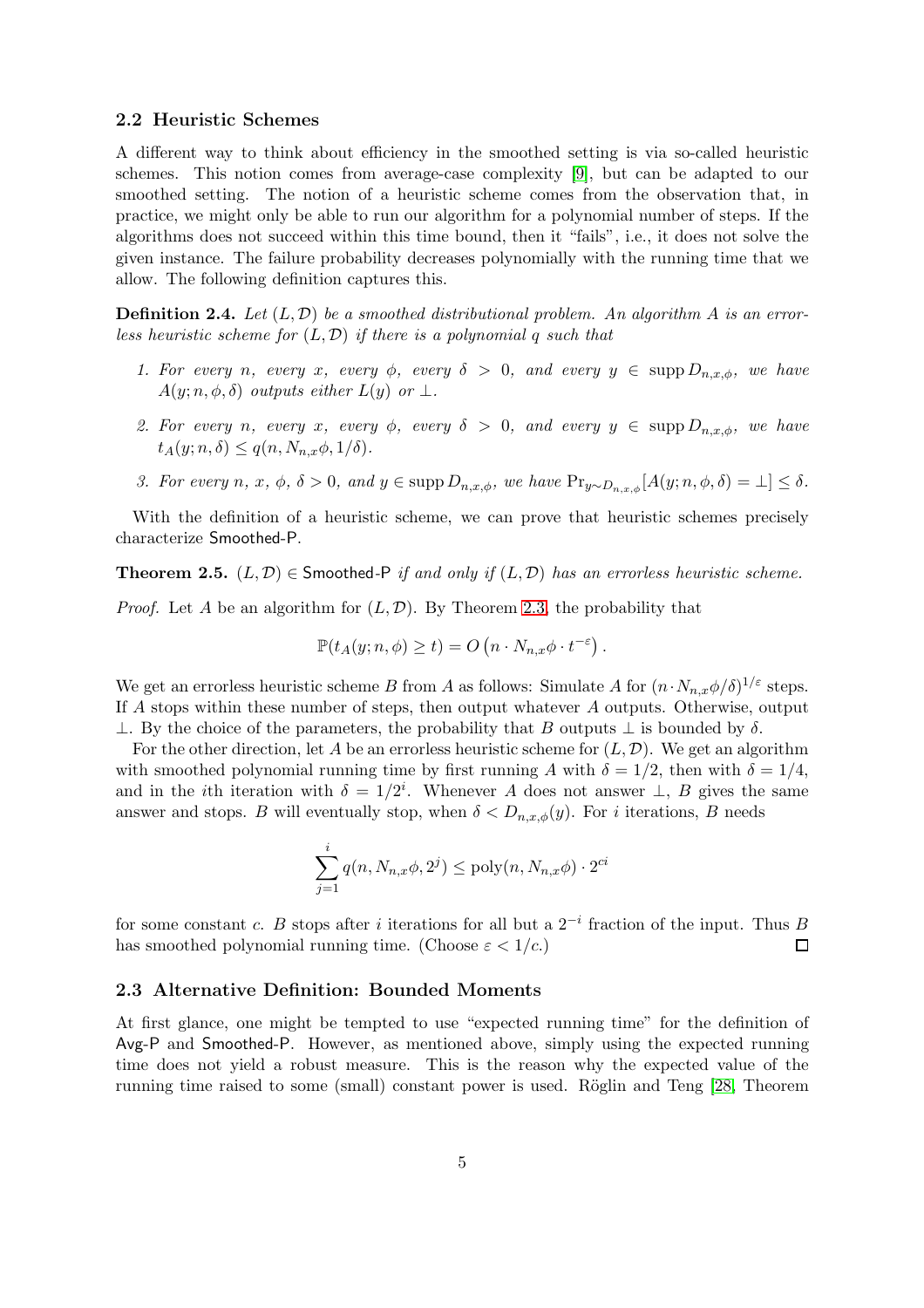6.2] have shown that for integer programming (more precisely, for binary integer programs with a linear objective function), the expected value indeed provides a robust measure. They have proved that a binary optimization problem can be solved in expected polynomial time if and only if it can be solved in worst-case pseudo-polynomial time. The reason for this is that all finite moments of the Pareto curve are polynomially bounded. Thus, a polynomial slowdown does not cause the expected running time to jump from polynomial to exponential.

As far as we are aware, this phenomenon, i.e., the case that all finite moments have to be bounded by a polynomial, has not been studied yet in average-case complexity. Thus, for completeness, we define the corresponding average-case and smoothed complexity classes as an alternative to Avg-P and Smoothed-P.

Definition 2.6. 1. An algorithm has robust smoothed polynomial running time with respect to D if, for all fixed  $\varepsilon > 0$  and for every n, x, and  $\phi$ , we have

$$
\mathbb{E}_{y \sim D_{n,x,\phi}}(t_A(y;n,\phi)^\varepsilon) = O\big(n \cdot N_{n,x} \cdot \phi\big).
$$

Smoothed-PBM is the class of all  $(L, \mathcal{D})$  for which there exists a deterministic algorithm with robust smoothed polynomial running time. (The "PBM" stands for "polynomially bounded moments".)

2. An algorithm A has robust average polynomial running time with respect to  $\mathcal D$  if, for all fixed  $\varepsilon > 0$  and for all n, we have  $\mathbb{E}_{y \sim D_n}(t_A(y)^{\varepsilon}) = O(n)$ . Avg-PBM contains all  $(L, \mathcal{D})$ for which there exists a deterministic algorithm with robust smoothed polynomial running time.

From the definition, we immediately get Smoothed-PBM ⊆ Smoothed-P and Avg-PBM ⊆ Avg-P. Moreover, if  $L \in P$ , then L together with any family of distributions is also in Smoothed-P and Avg-P and also in Smoothed-PBM and Avg-PBM. From Röglin and Teng's result [\[28\]](#page-20-6), one might suspect  $Avg-P = Avg-PBM$  and  $Smoothed-P = Smoothed-PBM$ , but this does not hold.

Theorem 2.7. Avg-PBM  $\subseteq$  Avg-P and Smoothed-PBM  $\subseteq$  Smoothed-P.

Proof. We only prove the theorem for average-case complexity. The proof for the smoothed complexity case is almost identical.

By the time hierarchy theorem [\[1\]](#page-19-6), there is a language  $L' \in \mathsf{DTime}(2^n)$  such that  $L' \notin$ DTime( $2^{o(n)}$ ). Consider the following language  $L = \{x0^n \mid |x| = n, x \in L'\}$ . Let  $\mathcal{D}' = (D'_n)$ be a hard probability distribution for  $L'$ , i.e.,  $(L', \mathcal{D}')$  is as hard to solve as  $L'$  in the worst case [\[24,](#page-20-7) [25\]](#page-20-8)

Let  $\mathcal{D} = (D_n)$  be given as follows:

$$
D_n(xy) = \begin{cases} 2^{-n} \cdot D'_n(x) & \text{if } |x| = n \text{ and } y = 0^n \text{ and} \\ 2^{-2n} & \text{otherwise.} \end{cases}
$$

Since  $L' \in \mathsf{DTime}(2^n)$ , we have  $(L, \mathcal{D}) \in \mathsf{Avg-P: L}$  can be decided in expected time time  $2^{-n} \cdot 2^n + O(n) = O(n)$ . Now we prove that  $(L, \mathcal{D}) \notin \text{Avg-PBM}$ . If  $(L, \mathcal{D}) \in \text{Avg-PBM}$  were true, then  $2^{-n} \cdot \mathbb{E}_{x \sim D'_n}(t(x)^c)$  would be bounded by a polynomial for all fixed c. Here, t is the time needed to solve the  $L'$  instance x.

Our choice of D', Jensen's inequality, and the fact that  $L' \notin \mathsf{DTime}(2^{o(n)})$  imply that  $\mathbb{E}_{x \sim D'_{n}}(t(x)^{c}) \geq \mathbb{E}_{x \sim D'_{n}}(t(x))^{c} = 2^{c \cdot \Omega(n)}$ . Thus, for some sufficiently large  $c, 2^{-n} \cdot \mathbb{E}_{x \sim D'_{n}}(t(x)^{c})$  $\Box$ exceeds any polynomial.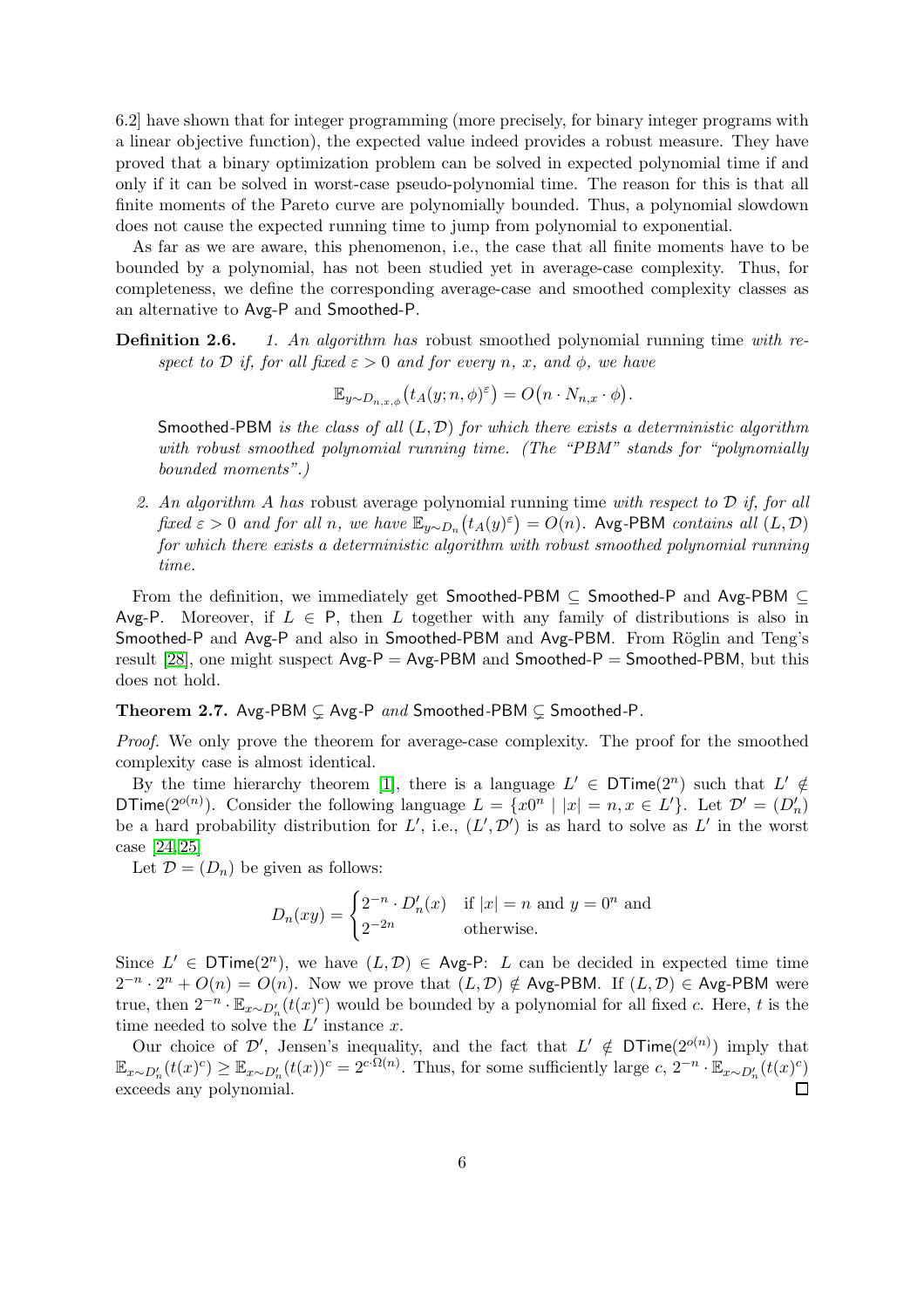Question 2.8. A natural question to ask is: Does there exist a language  $L \in \mathbb{NP}$  together with some ensemble  $\mathcal D$  such that  $(L, \mathcal D)$  separates Avg-P from Avg-PBM and Smoothed-P from Smoothed-PBM? Does there exist some L together with a computable ensemble  $D$  that separates these classes?

We conjecture that, assuming the exponential time hypothesis (ETH) [\[21\]](#page-20-9), such an  $L \in \mathsf{NP}$ exists to separate Avg-P from Avg-PBM and Smoothed-P from Smoothed-PBM. Given the ETH, 3SAT requires time  $2^{\Omega(n)}$  in the worst case, thus also on average if we use the universal distribution. This holds even if we restrict 3SAT to  $O(n)$  clauses. However, n is here the number of variables, not the bit length of the input, which is roughly  $\Theta(n \log n)$ . Thus, a direct application of the ETH seems to be impossible here.

## <span id="page-6-0"></span>3 Disjoint Supports and Reducibility

The same given input  $y$  can appear with very high and with very low probability at the same time. What sounds like a contradiction has an easy explanation:  $D_{n,x,\phi}(y)$  can be large whereas  $D_{n,x',\phi}(y)$  for some  $x' \neq x$  is small. But if we only see y, we do not know whether x or x' was perturbed. This causes some problems when one wants to develop a notion of reduction and completeness.

For a parameterized distributional problem  $(L, \mathcal{D})$ , let

$$
L_{\text{ds}} = \{ \langle x, y \rangle \mid y \in L \text{ and } |y| \le \text{poly}(|x|) \}.
$$

The length of  $|y|$  is bounded by the same polynomial that bounds the length of the strings in any supp  $D_{n,x,\phi}$ . We will interpret a pair  $\langle x, y \rangle$  as "y was drawn according to  $D_{n,x,\phi}$ ". With the notion of  $L_{ds}$ , we can now define a reducibility between parameterized distributional problems. We stress that, although the definition below involves  $L_{ds}$  and  $L'_{ds}$ , the reduction is defined for pairs  $L$  and  $L'$  and neither of the two is required to be a disjoint-support language. This means that, for  $(L, \mathcal{D})$ , the supports of  $D_{n,x,\phi}$  for different x may intersect. And the same is allowed for  $(L', \mathcal{D}')$ .

<span id="page-6-2"></span>**Definition 3.1.** Let  $(L, \mathcal{D})$  and  $(L', \mathcal{D})$  be two parameterized distributional problems.  $(L, \mathcal{D})$ reduces to  $(L',\mathcal{D}')$  (denoted by " $(L,\mathcal{D}) \leq_{\text{smoothed}} (L',\mathcal{D}')$ ") if there is a polynomial time computable function f such that for every n, every x, every  $\phi$  and every  $y \in \text{supp } D_{n,x,\phi}$  the following holds:

- <span id="page-6-1"></span>1.  $\langle x, y \rangle \in L_{ds}$  if and only if  $f(\langle x, y \rangle; n, \phi) \in L'_{ds}$ .
- 2. There exist polynomials p and m such that, for every n, x, and  $\phi$  and every  $y' \in$  $\mathrm{supp} D'_{m(n),f_1(\langle x,y \rangle;n,\phi),\phi},$  we have

$$
\sum_{y:f_2(\langle x,y\rangle;n,\phi)=y'} D_{n,x,\phi}(y) \le p(n)D_{m(n),f_1(\langle x,y\rangle;n,\phi),\phi}(y'),
$$

where  $f(\langle x, y \rangle; n, \phi) = \langle f_1(\langle x, y \rangle; n, \phi), f_2(\langle x, y \rangle; n, \phi) \rangle$ .

**Remark 3.2.** Note that we could also allow that  $\phi$  on the right-hand side is polynomially transformed. However, we currently do not see how to benefit from this.

It is easy to see that  $\leq_{smoothed}$  is transitive. Ideally, Smoothed-P should be closed under this type of reductions. However, we can only show this for the related class of problems with disjoint support.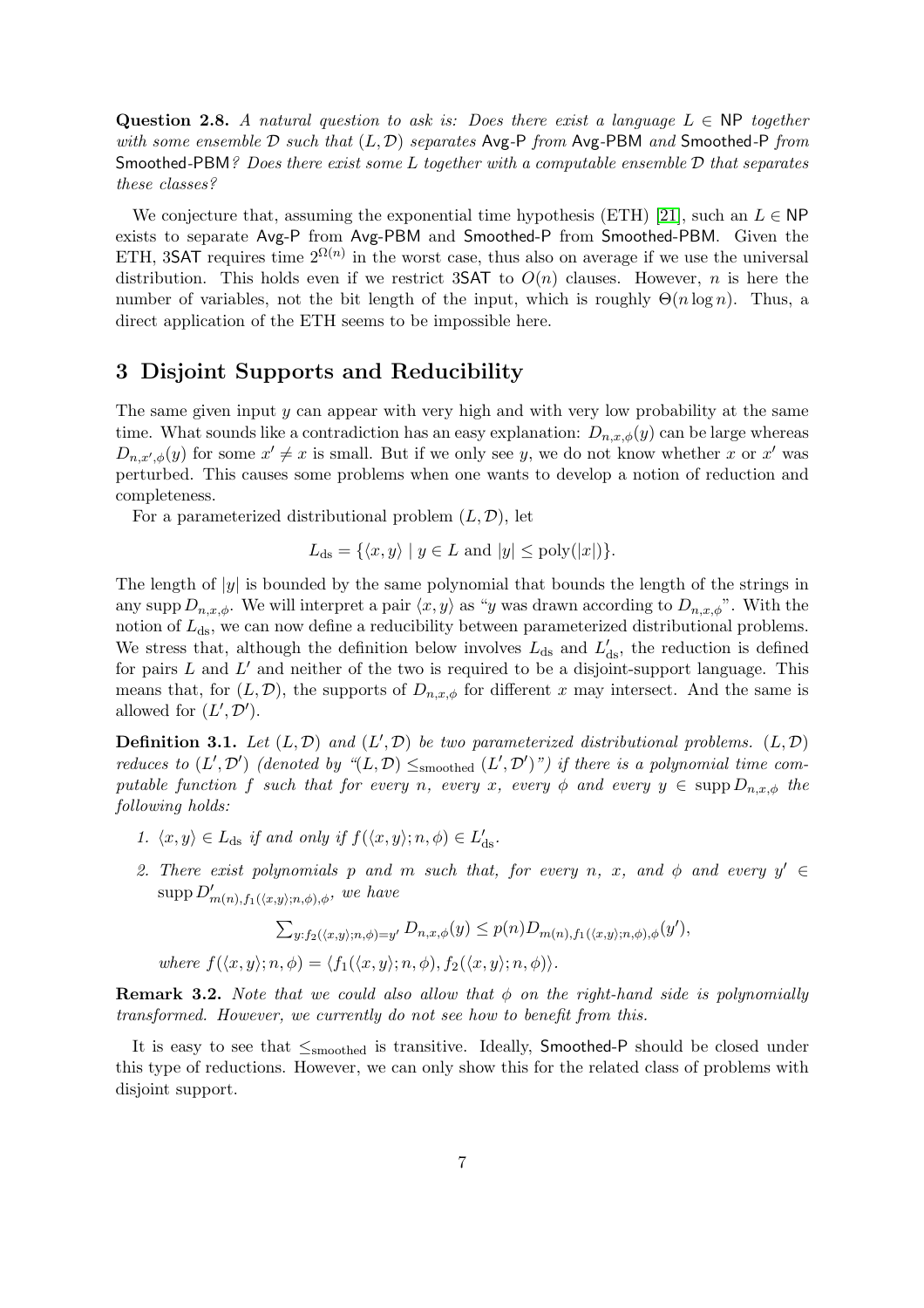**Definition 3.3.** Smoothed- $P_{ds}$  is the set of all distributional problems with disjoint supports such that there is an algorithm A for  $L_{ds}$  with smoothed polynomial running time. (Here, the running time on  $\langle x, y \rangle$  is defined in the same way as in Definition [2.1.](#page-2-1) Since  $|y| \leq \text{poly}(|x|)$ for a pair  $\langle x, y \rangle \in L_{ds}$ , we can as well measure the running time in  $|x|$ .)

Now, Smoothed-Pds is indeed closed under the above type of reductions.

**Theorem 3.4.** If  $(L, \mathcal{D})$   $\leq$ <sub>smoothed</sub>  $(L', \mathcal{D}')$  and  $(L'_{ds}, \mathcal{D}') \in$  Smoothed-P<sub>ds</sub>, then  $(L_{ds}, \mathcal{D}) \in$ Smoothed- $P_{ds}$ .

*Proof.* Let A' be a an errorless heuristic scheme for  $(L'_{ds}, \mathcal{D}')$ . Let f be the reduction from  $(L, \mathcal{D})$  to  $(L', \mathcal{D}')$  and let p and m be the corresponding polynomials.

We claim that  $A(\langle x, y \rangle; n, \phi, \delta) = A'(f(\langle x, y \rangle; n, \phi); m(n), \phi, \delta/p(n))$  is an errorless heuristic scheme for  $(L_{ds}, \mathcal{D})$ . To prove this, let

$$
B = \{ y' \in \text{supp } D'_{m(n),f_1(\langle x,y \rangle;n,\phi),\phi} \mid A'(\langle f(\langle x,y \rangle;n,\phi),y' \rangle;m(n),\phi,\delta/p(n)) = \bot \}
$$

be the set of string on which A′ fails.

Because A' is a heuristic scheme, we have  $D'_{m(n),f_1(\langle x,y\rangle;n,\phi),\phi}(B) \leq \delta/p(n)$ . Therefore,

$$
\Pr_{y \sim D_{n,x,\phi}}(A(\langle x, y \rangle; n, \phi, \delta) = \bot)
$$
\n
$$
= \Pr_{y \sim D_{n,x,\phi}}(A'(f(\langle x, y \rangle; n, \phi); m(n), \phi, \delta/p(n) = \bot)
$$
\n
$$
= \sum_{y: f_2(\langle x, y \rangle; n, \phi) \in B} D_{n,x,\phi}(y)
$$
\n
$$
\leq \sum_{y' \in B} p(n) D'_{m(n); f_1(\langle x, y \rangle; n, \phi); \phi}(y')
$$
\n
$$
= p(n) D'_{m(n); f_1(\langle x, y \rangle; n, \phi); \phi}(B) \leq \delta.
$$

Thus,  $(L_{ds}, \mathcal{D}) \in$  Smoothed-P<sub>ds</sub>.

With the definition of disjoint support problems, a begging question is how the complexity of L and  $L_{ds}$  are related. It is obvious that  $(L, \mathcal{D}) \in$  Smoothed-P implies  $(L_{ds}, \mathcal{D}) \in$  Smoothed-P<sub>ds</sub>. However, the converse is not so obvious. The difference between L and  $L_{ds}$  is that for  $L_{ds}$ , we get the x from which the input y was drawn. While this extra information does not seem to be helpful at a first glance, we can potentially use it to extract randomness from it. So this question is closely related to the problem of derandomization.

 $\Box$ 

But there is an important subclass of problems in  $S$ moothed- $P_{ds}$  whose counterparts are in Smoothed-P, namely those which have an oblivious algorithm with smoothed polynomial running time. We call an algorithm (or heuristic scheme) for some problem with disjoint supports *oblivious* if the running time on  $\langle x, y \rangle$  does not depend on x (up to constant factors). Let Smoothed- $P_{ds}^{obl}$  be the resulting subset of problems in Smoothed- $P_{ds}$  that have such an oblivious algorithm with smoothed polynomial running time.

**Theorem 3.5.** For any parameterized problem  $(L, \mathcal{D})$ ,  $(L, \mathcal{D}) \in S$  moothed-P if and only if  $(L_{ds}, \mathcal{D}) \in \mathsf{Smoothed\text{-}P}_{\text{ds}}^{\text{obl}}.$ 

*Proof.* Let A be an oblivious algorithm with smoothed polynomial running time for  $L_{ds}$ . Since  $A$  is oblivious, we get an algorithm for  $L$  with the same running time (up to constant factors) by running A on  $\langle x_0, y \rangle$  on input y, where  $x_0$  is an arbitrary string of length n.  $\Box$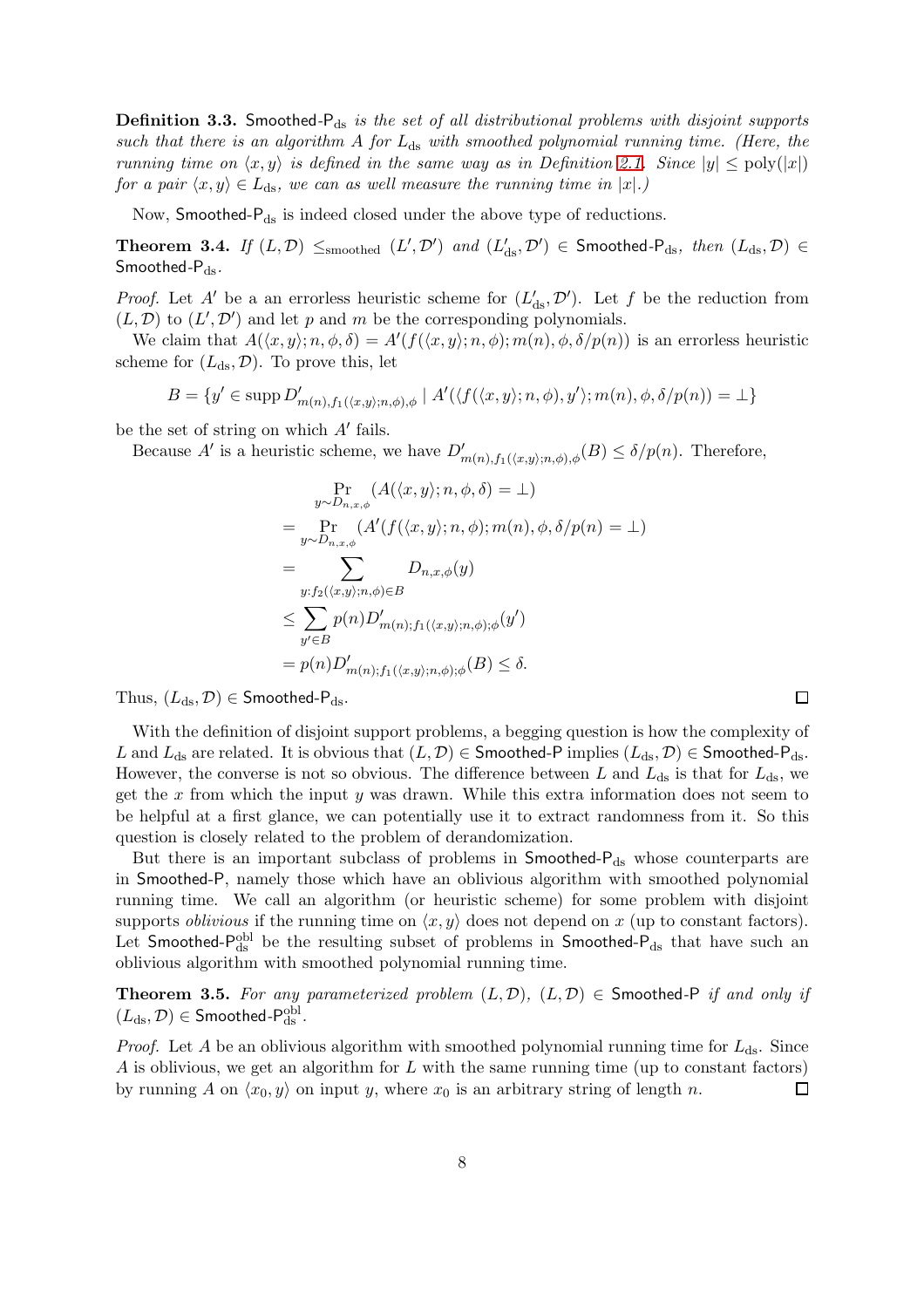Note that almost all algorithms, for which a smoothed analysis has been carried out, do not know the x from which  $y$  was drawn; in particular, there is an oblivious algorithm for them.

Question 3.6. Thus, we ask the question: Is there a problem  $(L, \mathcal{D}) \notin S$  moothed-P but  $(L_{ds}, \mathcal{D}) \in$  Smoothed-P<sub>ds</sub>?

Note that in  $L_{ds}$ , each y is paired with *every x*, so there is no possibility to encode information by omitting some pairs. This prohibits attempts for constructing such a problem like considering pairs  $\langle x, f(x) \rangle$  where f is some one-way function. However, a pair  $\langle x, y \rangle$  contains randomness that one could extract. For the classes Smoothed-BPP or Smoothed-P/poly, which can be defined in the obvious way, knowing  $x$  does not seem to help. It should be possible to use the internal random bits (or the advice) to find an  $x'$  that is good enough.

## <span id="page-8-0"></span>4 Parameterized Distributional NP

#### 4.1 Dist- $\mathsf{NP}_{\text{para}}$

In this section, we define the smoothed analogue of the worst-case class NP and the averagecase class DistNP [\[20,](#page-20-10) [23\]](#page-20-5). First, we have to restrict ourself to "natural" distributions. This rules out, for instance, probability distributions based on Kolmogorov complexity that (the universal distribution), under which worst-case complexity equals average-case complexity for all problems [\[24\]](#page-20-7). We transfer the notion of computable ensembles to smoothed complexity.

**Definition 4.1.** A parameterized family of distributions is in  $PComp<sub>para</sub>$  if the cumulative probability

$$
F_{D_{n,x,\phi}} = \sum_{z \le x} D_{n,x,\phi}
$$

can be computed in polynomial time (given n, x and  $\phi$  in binary).

With this notion, we can define the smoothed analogue of NP and DistNP.

**Definition 4.2.** Dist-NP<sub>para</sub> = { $(L, \mathcal{D}) | L \in \mathbb{NP}$  and  $\mathcal{D} \in \mathsf{PComp}_{\text{para}}$  }.

#### 4.2 Dist- $NP<sub>para</sub>$ -Complete Problems

#### 4.2.1 Bounded Halting

Having defined  $Dist-NP<sub>para</sub>$  in the previous section, we now prove that *bounded halting* – given a Turing machine, an input, and a running-time bound, does the Turing machine halt on this input within the given time bound – is complete for  $Dist-NP_{para}$ . Bounded halting is the canonical NP-complete language, and it has been the first problem that has been shown to be Avg-P-complete [\[23\]](#page-20-5). Formally, let

 $\text{BH} = \{ \langle g, x, 1^t \rangle \mid \text{NTM with Gödel number } g \text{ accepts } x \text{ within } t \text{ steps} \}.$ 

In order to show that  $BH$  is  $Dist-NP<sub>para</sub>-complete$ , we need a "compression function" for probability distributions [\[9\]](#page-19-0). This is the purpose of the following lemma.

**Lemma 4.3.** Let  $\mathcal{D} = (D_{n,x,\phi}) \in \mathsf{PComp}_{\text{para}}$  be an ensemble. There exists a deterministic algorithm C such that the following holds: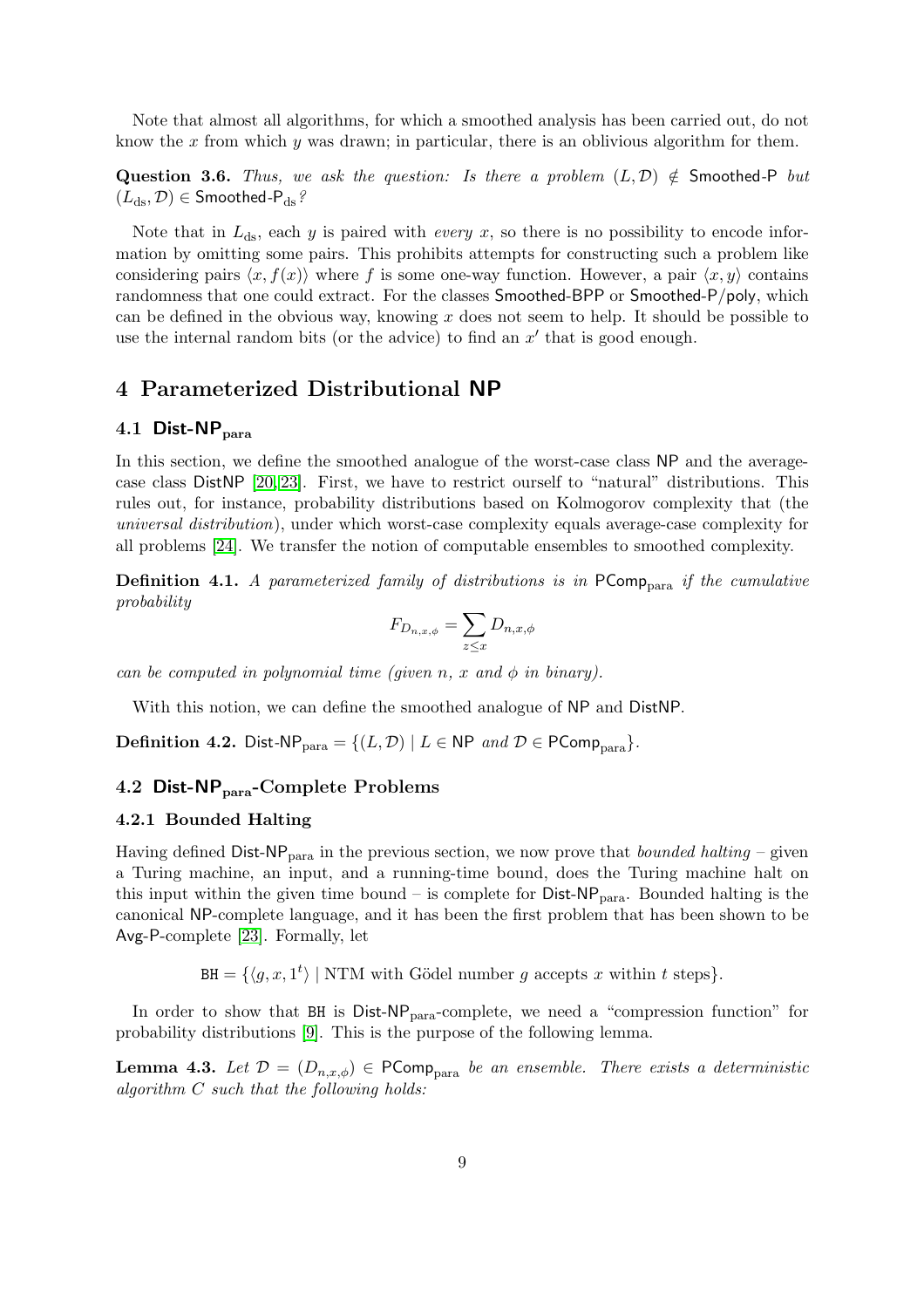- 1.  $C(y; n, x, \phi)$  runs in time polynomial in n and  $\phi$  for all  $y \in \text{supp } D_{n,x,\phi}$ .
- 2. For every  $y, y' \in \text{supp } D_{n,x,\phi}, C(y; n, x, \phi) = C(y'; n, x, \phi)$  implies  $y = y'$ .
- 3. If  $D_{n,x,\phi}(y) < 2^{-|y|}$ , then  $|C(y;n,x,\phi)| = 1 + |y|$ . Else,  $|C(y;n,x,\phi)| = \log \frac{1}{D_{n,x,\phi}(y)} + c$ .  $\log n + 1$  for some constant c.

*Proof.* Consider any string  $y \in \text{supp}(D_{n,x,\phi})$ . If  $D_{n,x,\phi}(y) \leq 2^{-|y|}$ , then we let  $C(y; n, x, \phi) =$ 0y. If  $D_{n,x,\phi}(y) > 2^{-|x|}$ , then let y' be the string that precedes y in lexicographic order, and let  $p = F_{D_{n,x,\phi}}(y')$ . Then we set  $C(y; n, x, \phi) = 1a$ , where a is the longest common prefix of the binary representation of p and  $F_{D_{n,x,\phi}}(y) = p + D_{n,x,\phi}(y)$ . Since  $\mathcal{D} \in \mathsf{PComp}_{\text{para}}$ , the string  $z$  can be computed in polynomial time. Thus,  $C$  can be computed in polynomial time. (This also shows that  $|C(x, n)|$  is bounded by a polynomial in  $|x|$ .

We have  $D_{n,x,\phi}(y) \leq 2^{-|a|}$ , since adding  $D_{n,x,\phi}(y)$  leaves the first |a| bits of p unchanged.

Let z be another string, z' its predecessor and b the longest common prefix of  $q = F_{D_{n,x,\phi}}(z')$ and  $q + D_{n,x,\phi}(z')$ . The intervals  $[p, p + D_{n,x,\phi}(y)]$  and  $[q, q + D_{n,x,\phi}(y)]$  are disjoint by construction. Therefore, a and b have to be different, because otherwise these intervals would intersect.

Let c be such that  $|y| \leq n^c$  for all  $y \in \text{supp}(D_{n,x,\phi})$ . We set

$$
C(y; n, x, \phi) = 1 \sin(|a|) a 0^{\log \frac{1}{D_{n,x,\phi}(y)} - |a|}.
$$

(Note that  $\log \frac{1}{D_{n,x,\phi}(y)} \geq |a|$ .) Here  $\text{bin}(|a|)$  is a fixed length binary encoding of a. We can bound this length by  $c \log n$ . The total length of  $C(y; n, x, \phi)$  is

$$
|C(y; n, x, \phi)| = 1 + c \log n + \log \frac{1}{D_{n, x, \phi}(y)}.
$$

It remains to be proved that C is injective. Let  $C(y; n, x, \phi) = C(z; n, x, \phi)$ . If  $C(y; n, x, \phi)$ starts with a 0, then obviously  $y = z$ . If  $C(y; n, x, \phi)$  starts with a 1, then the prefixes a and b are the same. Therefore  $y = z$  by the consideration above.  $\Box$ 

The instances of BH are triples  $\langle g, x, 1^t \rangle$  of length  $2 \log |g| + 2 \log |x| + |x| + |g| + t + \Theta(1)$ . Note that the instances of BH can be made prefix-free. Let

$$
U^{\text{BH}}_{N,\langle g,x,1^t\rangle,\phi}(\langle g',x',1^{t'}\rangle)=\begin{cases}c_\phi\cdot 2^{-|x'|}&\text{if }g=g',\,N=|\langle g',x',1^{t'}\rangle|,\text{ and }|x'|\geq \log \frac{1}{\phi},\\0&\text{otherwise.}\end{cases}
$$

Above,  $c_{\phi}$  is an appropriate scaling factor. More precisely,  $c_{\phi}$  is the reciprocal of the number of possible lengths for a string x', i.e., it is of order  $\frac{1}{N-\log \phi}$ . In particular,  $U^{\text{BH}}_{N,(g,x,1^t),\phi}(y) \leq \phi$ for all  $y$ .

Theorem 4.4. (BH,  $U^{\text{BH}}$ ) is Dist-NP<sub>para</sub>-complete under polynomial-time smoothed reductions for some  $U^{\texttt{BH}}\in\mathsf{PComp}_{\text{para}}.$ 

*Proof.* Let  $(L, \mathcal{D}) \in \text{Dist-NP}_{\text{para}}$  be arbitrary. Let  $p(n)$  be an upper bound for the length of the strings in any supp $(D_{n,x,\phi})$ . Let M be a nondeterministic machine that accepts an input a if and only if there is a string  $y \in L$  with  $C(y; n, x, \phi) = a$ . Let q be an upper bound on the running time of M. Let q be the Gödel number of M. Our reduction maps a string  $y$  to

$$
f(\langle x, y \rangle; n, x, \phi) = \langle \langle g, C(x; n, x, \phi), 1^t \rangle, \langle g, C(y; n, x, \phi), 1^{t'} \rangle \rangle
$$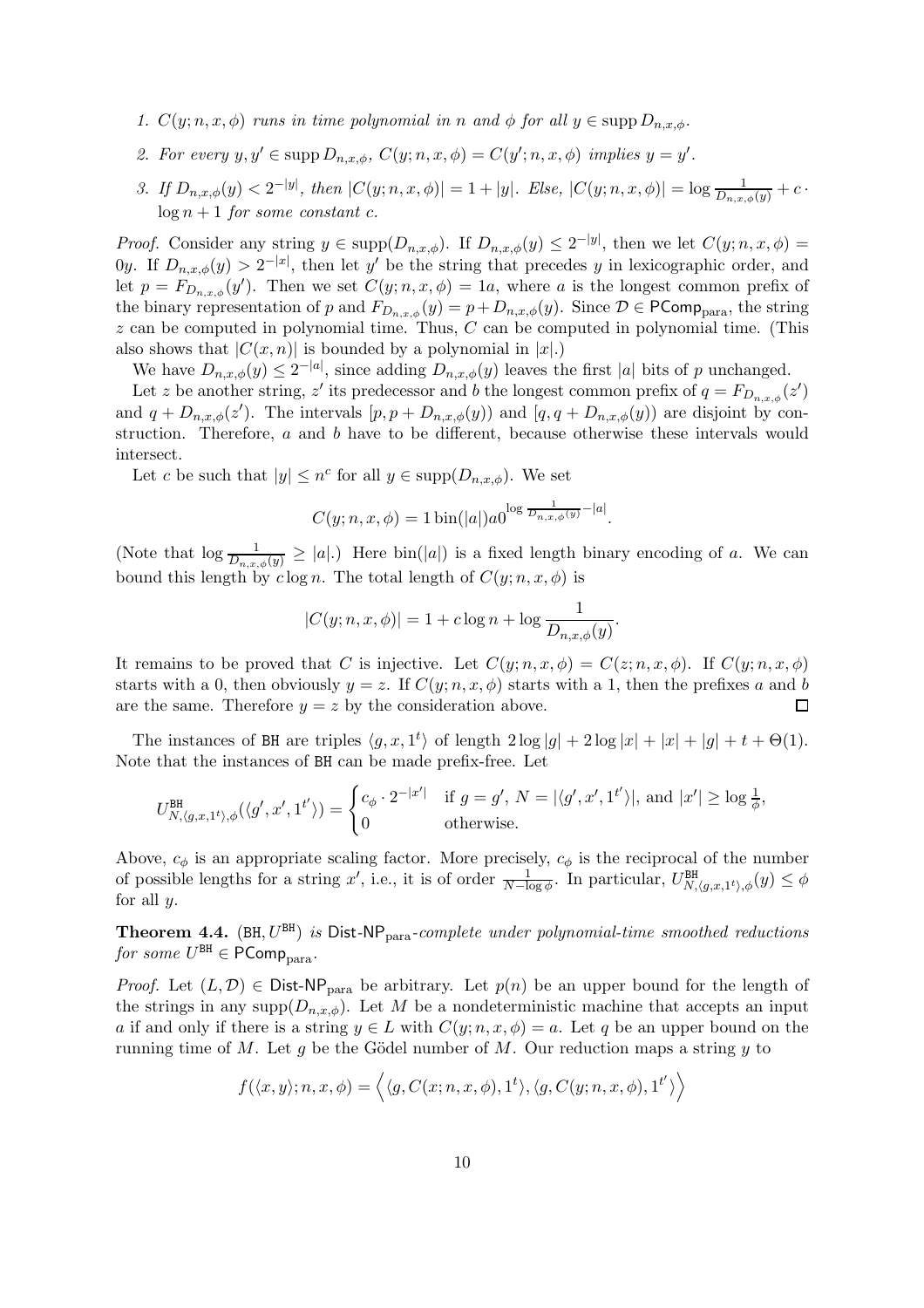where t and t' chosen in such a way that they are larger than  $q(p(|x|))$ . (And t and t' should be chosen in such a way that all tuples have the same length  $N(n)$ .)

By construction,  $\langle x, y \rangle \in L_{ds}$  if and only if  $f(\langle x, y \rangle; n, x, \phi) \in BH_{ds}$ .

Domination remains to be verified. Since C is injective, at most one y is mapped to  $\langle g, a, 1^t \rangle$ given *n*, *x*, and  $\phi$ . We have

$$
U^{\rm BH}_{N,\langle g,C(x;n,x,\phi),1^t\rangle,\phi}(\langle g,C(y;n,x,\phi),1^{t'}\rangle)=c_{\phi}\cdot 2^{-|C(y;n,x,\phi)|}.
$$

If  $|C(y; n, x, \phi)| \leq \log \frac{1}{D_{n,x,\phi}(y)} + c \log n + 1$ , then

$$
U^{\rm BH}_{N,(g,C(x;n,x,\phi),1^t),\phi}(\langle g,C(y;n,x,\phi),1^{t'} \rangle) \leq c_{\phi} \cdot \frac{D_{n,x,\phi}(x)}{2n^c}
$$

and domination is fulfilled. If  $|C(y; n, x, \phi)| = 1 + |y|$ , then

$$
U^{\rm BH}_{N,\langle g,C(x;n,x,\phi),1^t\rangle,\phi}(\langle g,C(y;n,x,\phi),1^{t'}\rangle)\leq c_{\phi}\cdot 2^{-|y|-1}\leq 2c_{\phi}\cdot D_{n,x,\phi}(y).
$$

This completes the hardness proof. The completeness follows since  $(BH, U^{BH})$  is indeed contained  $\Box$ in  $Dist-NP_{para}$ .

#### 4.2.2 Tiling

The original DistNP-complete problem by Levin [\[23\]](#page-20-5) was Tiling (see also Wang [\[34\]](#page-21-5)): An instance of the problem consists of a finite set  $T$  of square tiles, a positive integer  $t$ , and a sequence  $s = (s_1, \ldots, s_n)$  for some  $n \leq t$  such that  $s_i$  matches  $s_{i+1}$  (the right side of  $s_i$  equals the left side of  $s_{i+1}$ ). The question is whether S can be extended to tile an  $n \times n$  square using tiles from T.

We use the following probability distribution for Tiling:

$$
U^{\text{Tiling}}_{N,\langle T,s,1^t\rangle,\phi}(\langle T',s',1^{t'}\rangle)=\begin{cases}c_\phi\cdot a^{-|s'|}&\text{if }T=T',\,N=|\langle T',s',1^{t'}\rangle|,\,|T'|\geq \log \frac{1}{\phi},\\0&\text{otherwise.}\end{cases}
$$

Here, *a* is the number of possible choices in  $T$  for each initial tile  $s_i$ .

**Theorem 4.5.** (Tiling,  $U^{\text{Tiling}}$ ) is Dist-NP<sub>para</sub>-complete for some  $U^{\text{Tiling}} \in \text{PComp}_{\text{para}}$  under polynomial-time smoothed reductions.

*Proof.* By construction, we have  $(Tiling, U^{Tiling}) \in Dist-NP_{para}$ . For simplicity, we assume that the set  $T$  of tiles always contains two tiles encoding the input bits " $0$ " and "1" and that these are the only possible tiles for the initial tiling  $(s_1, \ldots, s_n)$ . (The problem does not become easier without this restriction, but the hardness proof becomes more technical.)

For the hardness,  $(BH, U^{BH})$  reduces to (Tiling,  $U^{Tiling}$ ) because the Turing machine com-putations can be encoded as tiling problems in a straightforward way [\[34\]](#page-21-5) (the Gödel number g maps to some set T of tiles, and the input x maps to the initial tiling s). Finally, Item [2](#page-6-1) of the reduction (Definition [3.1\)](#page-6-2) is fulfilled because of the similarity between the two probability distributions.  $\Box$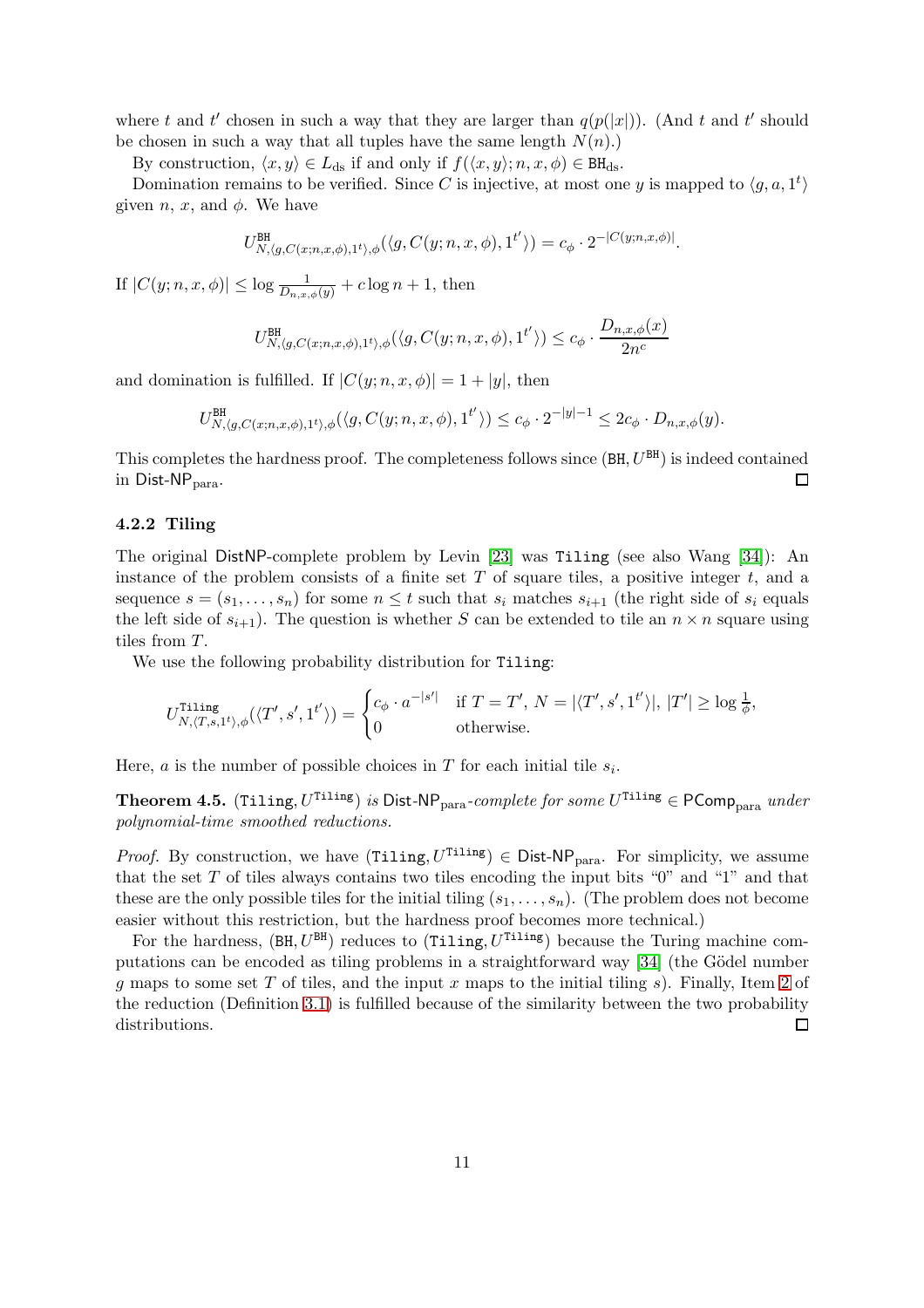## <span id="page-11-0"></span>5 Basic Relations to Worst-Case Complexity

In this section, we collect some simple facts about Smoothed-P and Dist-NP<sub>para</sub> and their relationship to their worst-case and average-case counterparts. First, Smoothed-P is sandwiched between P and Avg-P, which follows immediately from the definitions.

**Theorem 5.1.** If  $L \in P$ , then  $(L, \mathcal{D}) \in S$  moothed-P for any  $\mathcal{D}$ . If  $(L, \mathcal{D}) \in S$  moothed-P with  $\mathcal{D} = (D_{n,x,\phi})_{n,x,\phi},$  then  $(L,(D_{n,x_n,\phi})_n) \in \text{Avg-P}$  for  $\phi = O(\text{poly}(n)/N_{n,x})$  and every sequence  $(x_n)_n$  of strings with  $|x_n| \leq \text{poly}(n)$ .

Second, for unary languages, Avg-P and P coincide. The reason is that for unary languages, we have just one single instance  $1^n$  for each length n, and this instance has a probability of 1. Also Smoothed-P coincides with Avg-P and P for unary languages. Because the set of instances is just a singleton, the parameter  $\phi$  is fixed to 1 in this case. The observation that Avg-P, P, and Smoothed-P coincide for unary languages allows us to transfer the result that DistNP  $\subseteq$  Avg-P implies NE = E [\[5\]](#page-19-7) to smoothed complexity. (The latter classes are defined as NE = NTime( $2^{O(n)}$ ) and E = DTime( $2^{O(n)}$ ).) The transfer of their result to smoothed complexity is straightforward and therefore omitted.

Theorem 5.2. If Dist-NP<sub>para</sub>  $\subseteq$  Smoothed-P, then NE = E.

This gives some evidence that  $Dist-NP_{para}$  is not a subset of Smoothed-P. (We cannot have equality because  $Dist-NP<sub>para</sub>$  is restricted to computable ensembles and problems in NP, while Smoothed-P does not have these restrictions.)

## <span id="page-11-1"></span>6 Tractability 1: Integer Programming

Now we deal with tractable – in the sense of smoothed complexity – optimization problems: We show that if a binary integer linear program can be solved in pseudo-polynomial time, then the corresponding decision problem belongs to Smoothed-P. This result is similar to Beier and Vöckings characterization [\[4\]](#page-19-5): Binary optimization problems have smoothed polynomial complexity (with respect to continuous distributions) if and only if they can be solved in randomized pseudo-polynomial time. We follow their notation and refer to their lemmas wherever appropriate.

#### 6.1 Setup and Probabilistic Model.

A binary optimization problem is an optimization problem of the form

maximize  $c^T x$ subject to  $w_i^T x \leq t_i$  for  $i \in [k]$  and  $x \in S \subseteq \{0,1\}^n$ .

Here,  $c^T x = \sum_{j=1}^n c_j x_j$  is the linear objective function and  $w_i^T x = \sum_{j=1}^n w_{i,j} x_j \le t_i$  are linear constraints. Furthermore, we have the constraint that the binary vector  $x$  must be contained in the set  $S$ . This set  $S$  should be viewed as containing the "structure" of the problem. Examples are that  $S$  contains all binary vectors representing spanning trees of a graph of  $n$ vertices or that  $S$  represents all paths connecting two given vertices or that  $S$  contains all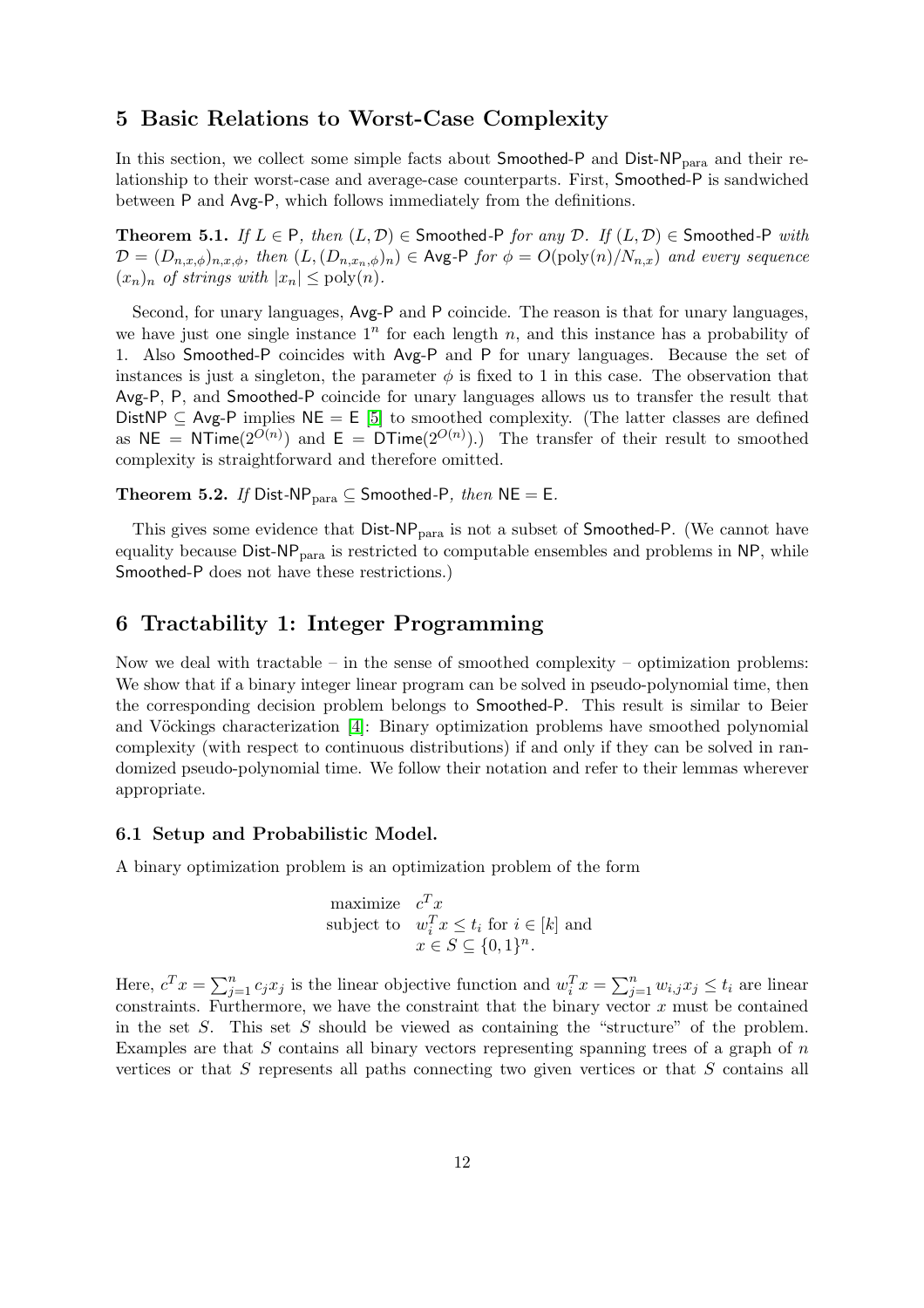vectors corresponding to perfect matchings of a given graph. Maybe the simplest case is  $k = 1$ and  $S = \{0, 1\}^n$ ; then the binary program above represents the knapsack problem.

We assume that  $S$  is adversarial (i.e., non-random). Since we deal with decision problems in this paper rather than with optimization problems, we use the standard approach and introduce a threshold for the objective function. This means that the optimization problem becomes the question whether there is an  $x \in S$  that fulfills  $c^T x \geq b$  as well as  $w_i^T x \leq t_i$  for all  $i \in \{1, \ldots, k\}$ . In the following, we treat the budget constraint  $c^T x \geq b$  as an additional linear constraint for simplicity. We call this type of problems binary decision problems.

For ease of presentation, we assume that we have just one linear constraint (whose coefficients will be perturbed) and everything else is encoded in the set  $S$ . This means that the binary decision problem that we want to solve is the following: Does there exist an  $x \in S$  with  $w^T x \leq t$ ?

The values  $w_1, \ldots, w_n$  are *n*-bit binary numbers. Thus,  $w_i \in \{0, 1, \ldots, 2^n - 1\}$ . While we can of course vary their length, we choose to do it this way as it conveys all ideas while avoiding another parameter.

Let us now describe the perturbation model. We do not make any assumption about the probability distribution of any single coefficient. Instead, our result holds for any family of probability distribution that fulfills the following properties:

- $w_1, \ldots, w_n$  are drawn according to independent distributions. The set S and the threshold t are part of the input and not subject to randomness. Thus,  $N_{n,(S,w,t)} = 2^{n^2}$  for any instance  $(S, w, t)$  of size n. We assume that S can be encoded by a polynomially long string. (This is fulfilled for most natural optimization problems, like TSP, matching, shortest path, or knapsack.)
- The fact that  $w_1, \ldots, w_n$  are drawn independently means that the probability for one coefficient to assume a specific value is bounded from above by  $\phi^{1/n}$ .

Since  $N_{n,(S,w)} = 2^{n^2}$ , the perturbation parameter  $\phi$  can vary between  $2^{-n^2}$  (for the average case) and 1 (for the worst case).

The idea is as follows: If we have a pseudo-polynomial algorithm, then we can solve instances with  $O(\log n)$  bits per coefficient efficiently. Our goal is thus to show that  $O(\log n)$  bits suffice with high probability. (This is for the average case, i.e.,  $\phi = 2^{-n^2}$ . For larger  $\phi$ , more but not too many bits are needed.) The proofs in the following are similar to proofs by Beier and Vöcking [\[4\]](#page-19-5). However, at various places it gets slightly more technical because we have discrete rather than continuous probability distributions.

The following simple lemma bounds the probability that a certain coefficient assumes a value in a given small interval.

**Lemma 6.1.** Let  $\delta, z \in \mathbb{N}$ . Let a be an n-bit coefficient drawn according to some discrete probability distribution bounded from above by  $\phi^{1/n}$ . Then  $Pr(a \in [z, z + \delta)) \leq \phi^{1/n}\delta$ .

*Proof.* There are exactly  $\delta$  outcomes of a that lead to  $a \in [z, z + \delta)$ . Thus,  $Pr(a \in [z, z + \delta)) \le$  $\phi^{1/n}$ ε.

Our goal is to show that  $O(\log(n\phi^{1/n}2^n))$  bits for each coefficient suffice to determine whether a solution exists. (For the average case, we have  $\phi = 2^{-n^2}$ , thus  $O(\log n)$  bits per coefficient.) To do this, it is not sufficient for an  $x \in S$  to just satisfy  $w^T x \leq t$ : Because of the rounding, we might find that  $x$  is feasible with respect to the rounded coefficients whereas  $x$  is infeasible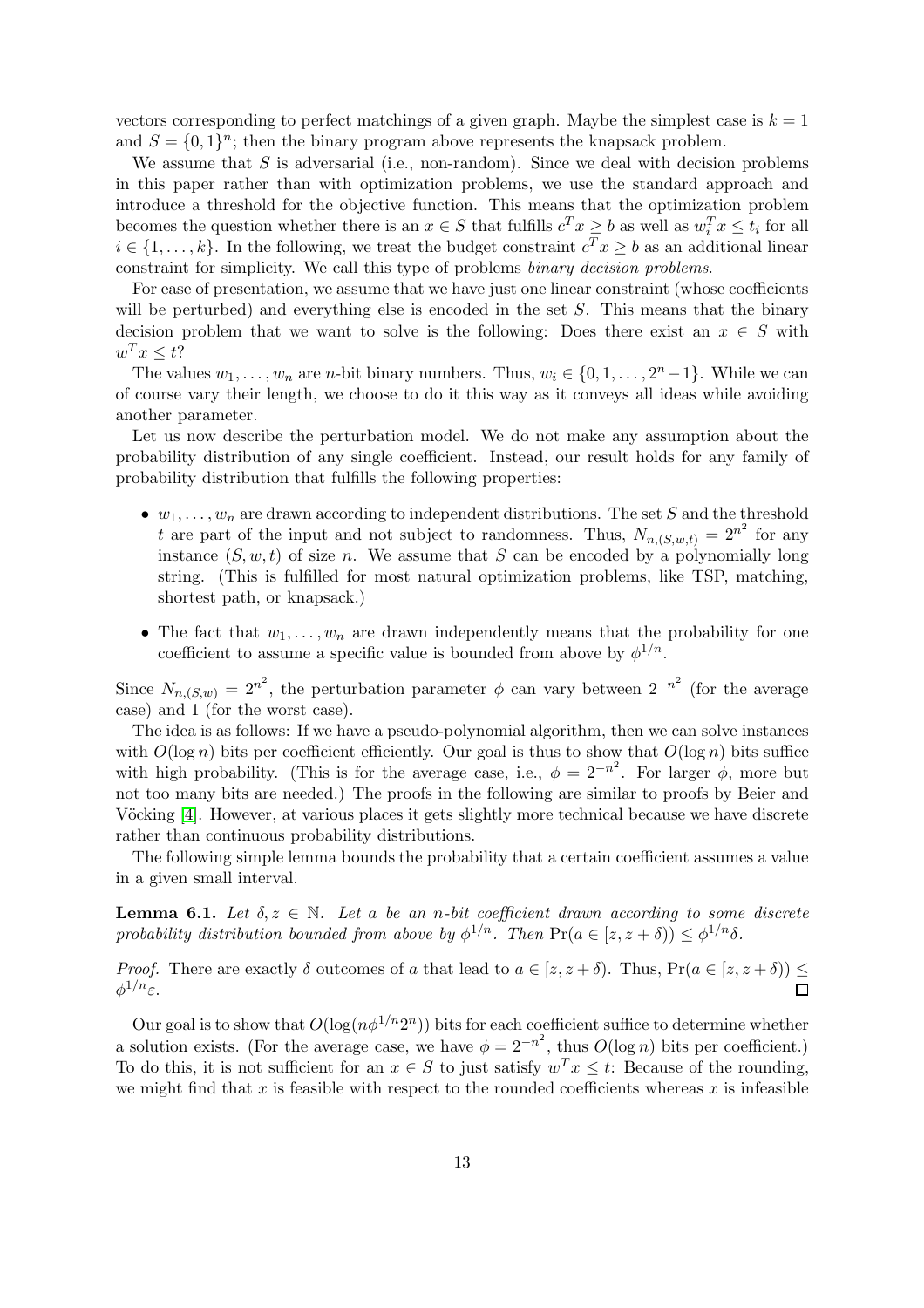with respect to the true coefficients. Thus, what we need is that  $w^T x$  is sufficiently smaller than t. Then the rounding does not affect the feasibility. Unfortunately, we cannot rule out the existence of solutions  $x \in S$  that are very close to the threshold (after all, there can be an exponential number of solutions, and it is likely that some of them are close to the threshold). But it is possible to prove the following: Assume that there is some ranking among the solutions  $x \in S$ . Let the winner be the solution  $x^* \in S$  that fulfills  $w^T x^* \le t$  and is ranked highest among all such solutions. Then it is likely that  $t - w^T x^*$  is not too small. Now, any solution that is ranked higher than  $x^*$  must be infeasible because it violates the linear constraint  $w^T x \leq t$ . Let  $\hat{x}$  be the solution that minimizes  $w^T x - t$  among all solutions ranked higher than  $x^*$ . Then it is also unlikely that  $w^T \hat{x} - t$  extremely small, i.e., that  $\hat{x}$  violates the linear constraint by only a small margin.

**Remark 6.2.** In Beier and Vöcking's analysis  $\begin{bmatrix} 4 \end{bmatrix}$ , the ranking was given by the objective function. We do not have an objective function here because we deal with decision problems. Thus, we have to introduce a ranking artificially. In the following, we use the lexicographic ordering (if not mentioned otherwise), which satisfies the following monotonicity property that simplifies the proofs: if  $x \in S$  is ranked higher than  $y \in S$ , then there is an i with  $x_i = 1$  and  $y_i = 0.$ 

Now let  $x^*$  be the winner (if it exists), i.e., the highest ranked (with respect to lexicographic ordering) solution among all feasible solutions. Then we define the winner gap as

$$
\Gamma(t) = \begin{cases} t - w^T x^* & \text{if there exists a feasible solution and} \\ \perp & \text{otherwise.} \end{cases}
$$

The goal is to show that it is unlikely that  $\Gamma$  is small. In order to analyze  $\Gamma$ , it is useful to define also the loser gap  $\Lambda$ . The loser  $\hat{x} \in S$  is a solution that is ranked higher than  $x^*$  but cut off by the constraint  $w^T x \leq t$ . It is the solution with minimal  $w^T x - t$  among all such solutions. (If there is a tie, which can happen because we have discrete probability distributions, then we take the highest-ranked solution as the loser.) We define

$$
\Lambda(t) = \begin{cases} w^T \hat{x} - t & \text{if there exists a loser } \hat{x} \text{ and} \\ \perp & \text{otherwise.} \end{cases}
$$

The probability that  $\Lambda$  or  $\Gamma$  is smaller than some value  $\delta$  is bounded by  $\delta \phi^{1/n} n$ , which we will prove in the following.

The following lemma states that it suffices to analyze  $\Lambda$  in order to get bounds for both  $\Lambda$ and  $\Gamma$ . In fact, for the setting with just one linear constraint with non-negative coefficients, we do not even need the winner gap. But the winner gap is needed for more general cases, which we discuss in Section [6.2](#page-15-0) but do not treat in detail for conciseness.

<span id="page-13-0"></span>**Lemma 6.3** (discrete version of [\[4,](#page-19-5) Lemma 7]). For all t and  $\delta$ , we have Pr( $\Gamma(t) < \delta$ ) =  $\Pr(\Lambda(t-\delta) \leq \delta).$ 

*Proof.* A solution  $x \in S$  is called *Pareto-optimal* if there is no other solution  $x' \in S$  such that  $w^T x' \leq w^T x$  and  $x'$  is ranked higher than x. Let us make two observations. First, we observe that both winners and losers are Pareto-optimal. Second, for every Pareto-optimal solution x, there exists a threshold t such that x is the loser for this particular threshold. To see this, simply set  $t = w^T x - 1$ .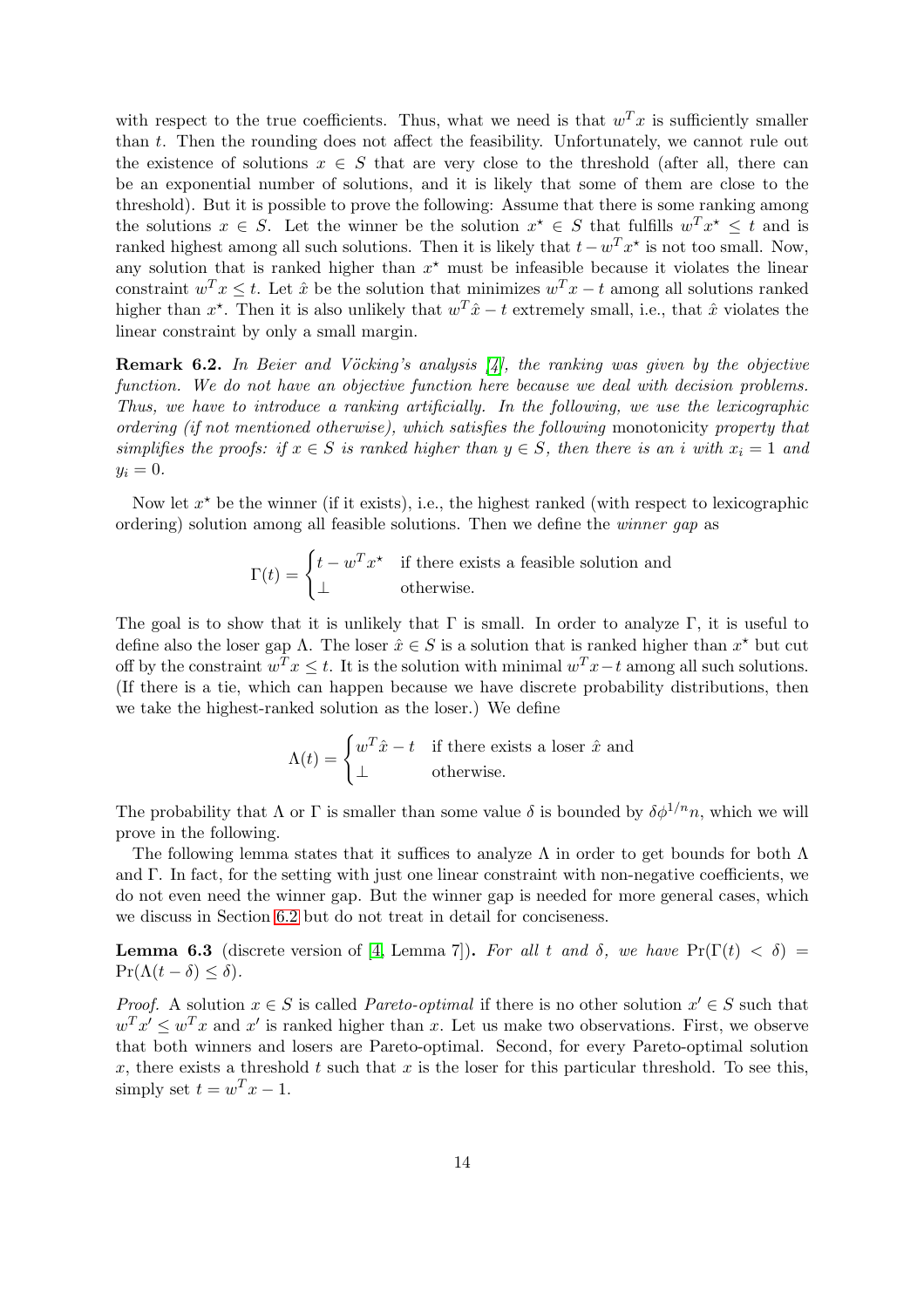Let  $P \subseteq S$  be the set of Pareto-optimal solutions. Then

$$
\Gamma(t) = \min\{t - w^T x \mid x \in P, w^T x \le t\} \text{ and}
$$
  
 
$$
\Lambda(t) = \min\{w^T x - t \mid x \in P, w^T x > t\} = \min\{w^T x - t \mid x \in P, w^T x \ge t + 1\}.
$$

Now  $\Gamma(t) < \delta$  if and only if there is an  $x \in P$  with  $t - w^T x \in \{0, \ldots, \delta - 1\}$ . This is equivalent to  $w^T x - t \in \{-\delta + 1, \ldots, 0\}$  and to  $w^T x - (t - \delta) \in \{1, \ldots, \delta\}$ . In turn, this is equivalent to  $\Lambda(t-\delta) \leq \delta$ .

Now we analyze  $\Lambda(t)$ . The following lemma makes this rigorous. It is a discrete counterpart to Beier and Vöcking's separating lemma  $[4, \text{ Lemma 5}].$  We have to assume that the all-zero vector is not contained in S. The reason for this is that its feasibility does not depend on any randomness.

<span id="page-14-0"></span>**Lemma 6.4** (separating lemma). Suppose that  $(0, \ldots, 0) \notin S$ . For every  $\delta, t \in \mathbb{N}$ , we have  $\Pr(\Gamma(t) < \delta) \leq \delta \phi^{1/n} n$  and  $\Pr(\Lambda(t) \leq \delta) \leq \delta \phi^{1/n} n$ .

If we use a non-monotone ranking, then the bounds for the probabilities become  $\delta \phi^{1/n} n^2$ .

*Proof.* Because of Lemma [6.3,](#page-13-0) it suffices to analyze the loser gap  $\Lambda$ . We only give a proof sketch for monotone rankings as that emphasis the differences to the continuous counterpart [\[4,](#page-19-5) Lemma 5].

Let  $S_i = \{x \in S \mid x_i = 1\}$ , and let  $\overline{S}_i = S \setminus S_i = \{x \in S \mid x_i = 0\}$ . Let  $x^{\star i} \in \overline{S}_i$  be the winner from  $\overline{S}_i$ :  $x^{*i}$  is ranked highest in  $\overline{S}_i$  and satisfies the linear constraint  $w^T x^{*i} \le t$ . Let  $\hat{x}^i \in S_i$ be the loser with respect to  $x^{*i}$ , i.e., a solution that is ranked higher than  $x^{*i}$  and minimizes  $w^T \hat{x}^i - t$  (if such a solution exists). Let

$$
\Lambda_i = \begin{cases} w^T \hat{x}^i - t & \text{if } \hat{x}^i \text{ exists and} \\ \perp & \text{otherwise.} \end{cases}
$$

Note that  $\hat{x}^i$  can be feasible and, thus,  $\Lambda_i$  can be negative.

To analyze  $\Lambda_i$ , we assume that all  $w_j$  with  $j \neq i$  are fixed by an adversary. The winner  $x^{\star i}$ does not depend  $w_i$  because all solutions  $x \in \overline{S}_i$  have  $x_i = 0$ . Once  $x^{*i}$  is fixed, also  $\hat{x}^i$  is fixed. Because  $w_j$  for  $j \neq i$  is fixed and  $\hat{x}_i^i = 1$ , we can rewrite  $w^T \hat{x}^i - t = z + w_i$ . Now  $\Lambda_i \in \{1, ..., \delta\}$ if  $w_i$  assumes a value in some interval of length  $\delta$ , which happens with a probability of at most  $\delta \phi^{1/n}.$ 

Furthermore, if  $\Lambda \neq \bot$ , then there exists an *i* with  $\Lambda_i = \Lambda$  [\[4,](#page-19-5) Claim B]. Thus, a union pund over all *n* possibilities for *i* vields  $Pr(\Lambda(t) \leq \delta) \leq \delta \delta^{1/n} n$ . bound over all *n* possibilities for *i* yields  $Pr(\Lambda(t) \le \delta) \le \delta \phi^{1/n} n$ .

For the probabilistic constraint  $w^T x \leq t$ , it is not sufficient for an x to satisfy it. Instead, we want that only a few bits of each coefficient of  $w$  suffice to find an  $x$  that satisfies that constraint. Here, "few" means roughly  $O(log(n\phi^{1/n}2^n))$ . (Note that this is roughly  $O(log n)$ if we are close to the average case, where  $\phi \approx 2^{-n^2}$ .) Different from Beier and Vöcking's continuous case (where the real-valued coefficients where revealed by an oracle), we have the true coefficients at hand. Thus, we do not need their certificates that a solution is indeed feasible, but we can simply test with the true coefficients. Clearly, this testing can be done in polynomial time.

For an *n*-bit natural number a and  $b \in \mathbb{N}$ , let  $|a|_b =$  be the number obtained from a by only taking the b most significant bits. This means that  $\lfloor a \rfloor_b = 2^{n-b} \cdot \lfloor a/2^{n-b} \rfloor$ .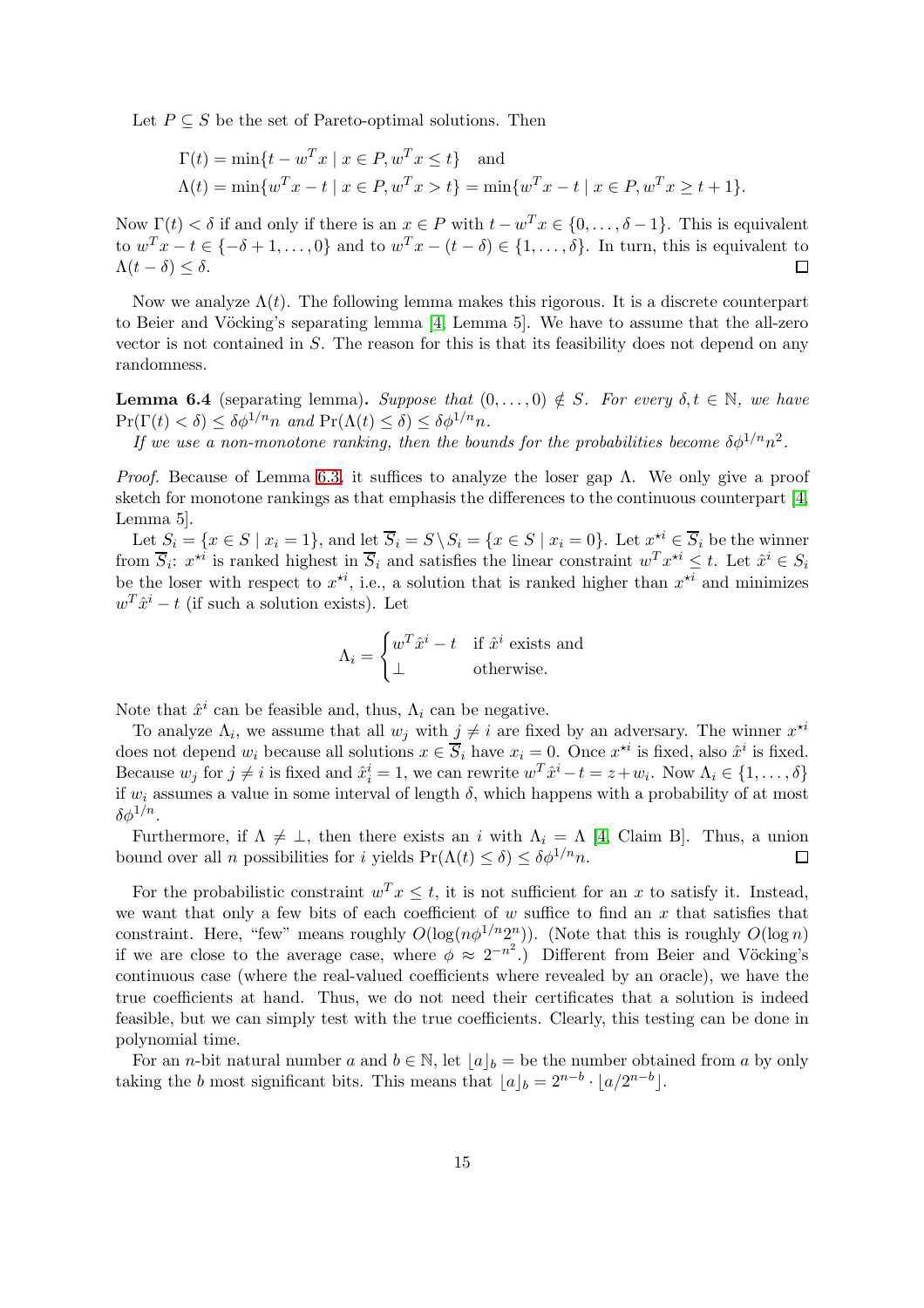In order to show that pseudo-polynomiality implies smoothed polynomial complexity, we use a pseudo-polynomial algorithm as a black box in the following way: We run the pseudopolynomial algorithm with the highest  $O(\log n)$  bits. (To do this, we scale the rounded coefficients of w down. Furthermore, we also have to scale  $t$  down appropriately.) If we find a solution, then we check it against the true coefficients of  $w$ . If it remains feasible, we output "yes". If it becomes unfeasible, then we take one more bit for each coefficient and continue. The following lemma gives a tail bound for how long this can go on.

<span id="page-15-1"></span>**Lemma 6.5.** Assume that we use b bits for each coefficient of w. Let  $x^*$  be the winner (with respect to the true  $w$  without rounding). The probability that solving the problem with b bits for each coefficient yields a solution different from  $x^*$  is bounded from above by  $2^{n-b}\phi^{1/n}n^2$ .

*Proof.* We only get a solution different from  $x^*$  if there is a solution  $\hat{x}$  ranked higher than  $x^*$ that is feasible with respect to the rounded coefficients. By rounding, we change each coefficient by at most  $2^{n-b}$ . Thus,  $w^T \hat{x} - \lfloor w \rfloor_b^T \hat{x} \leq 2^{n-b}n$ .

We can conclude that we find  $\hat{x}$  instead of  $x^*$  only if the loser gap  $\Lambda$  is at most  $2^{n-b}n$ , which happens with a probability of at most  $2^{n-b}\phi^{1/n}n^2$  (or  $2^{n-b}\phi^{1/n}n^3$  if the ranking is not monotone).  $\Box$ 

With this preparation, we can prove the main result of this section.

Theorem 6.6. If a binary decision problem can be solved in pseudo-polynomial time, then it is in Smoothed-P.

Proof. We have to show that the running time of the algorithm sketched above, which uses the pseudo-polynomial algorithm as a black box, fulfills Theorem [2.3.](#page-3-0)

If b bits for each coefficient are used, the running time of the pseudo-polynomial algorithm is bounded from above by  $O((n2^b)^c)$  for some constant c. (Even the total running time summed over all iterations up to b bits being revealed is bounded by  $O((n2^b)^c)$ , because it is dominated by the last iteration.)

The probability that more than time  $t = O((n2^b)^c)$  is needed is bounded from above by  $2^{n-b}\phi^{1/n}n^2$  according to Lemma [6.5.](#page-15-1) We can rewrite this as

$$
2^{n-b}\phi^{1/n}n^2 = n^2 2^{-b} (2^{n^2}\phi)^{1/n} = \frac{n^3}{O(t^{1/c})} \cdot (2^{n^2}\phi)^{1/n} \le \frac{n^3}{O(t^{1/c})} \cdot 2^{n^2}\phi.
$$

The last inequality holds because  $\phi \geq 2^{-n^2}$ . The theorem is proved because this tail bound for the running time is strong enough according to Theorem [2.3.](#page-3-0)  $\Box$ 

## <span id="page-15-0"></span>6.2 Examples and Discussion

Examples of problems in Smoothed-P are the decision problems associated with the following NP-hard optimization problems:

- knapsack, where the goal is to find a subset of a given collection of items that maximizes the profit while obeying a budget for its weight;
- constrained shortest path, where the goal is to find a path of minimum length that obeys a certain a budget;
- constrained minimum-weight spanning tree.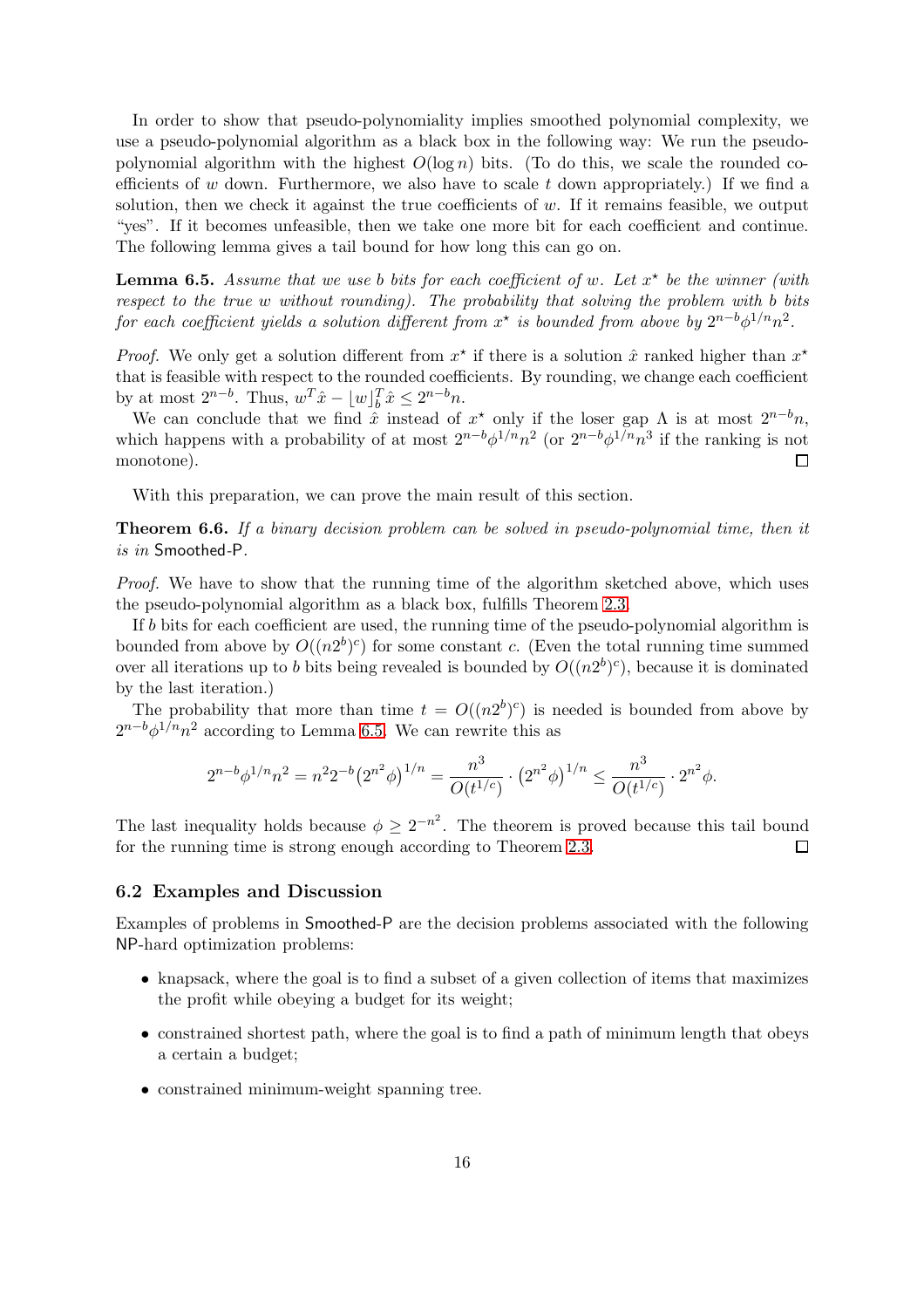These problems can be solved in pseudo-polynomial time using dynamic programming, even if we insist on a lexicographically maximal solution (as we have to for Lemma [6.4\)](#page-14-0).

Let us now discuss some extensions of the model. We have restricted ourselves to deterministic pseudo-polynomial algorithms, which yield smoothed polynomial complexity. These deterministic algorithms can be replaced without any complication by randomized errorless algorithms that have expected pseudo-polynomial running time.

So far, we have not explicitly dealt with constraints of the form " $w^T x \geq t$ ". But they can be treated in the same way as " $w^T x \leq t$ ", except that winner and loser gap change their roles. Furthermore, we did not include the case that coefficients can be positive or negative. This yields additional technical difficulties (we have to round more carefully and take both winner and loser gap into account), but we decided to restrict ourselves to the simpler form with non-negative coefficients for the sake of clarity. Moreover, we have not considered the case of multiple linear constraints  $[4, Section 2.3]$  for the same reason. Finally, Röglin and Vöcking [\[29\]](#page-21-4) have extended the smoothed analysis framework to integer programming. We believe that the same can be done for our discrete setting.

The main open problem concerning Smoothed-P and integer optimization is the following: Beier and Vöcking [\[4\]](#page-19-5) have proved that (randomized) pseudo-polynomiality and smoothed polynomiality are equivalent. The reason why we do not get a similar result is as follows: Our "joint density" for all coefficients is bounded by  $\phi$ , and the density of a single coefficient is bounded by  $\phi^{1/n}$ . In contrast, in the continuous version, the joint density is bounded by  $\phi^n$ while a single coefficient has a density bounded by  $\phi$ .

However, our goal is to devise a general theory for arbitrary decision problems. This theory should include integer optimization, but it should not be restricted to integer optimization. The problem is that generalizing the concept of one distribution bounded by  $\phi$  for each coefficient to arbitrary problems involves knowledge about the instances and the structure of the specific problems. This knowledge, however, is not available if we want to speak about classes of decision problems as in classical complexity theory.

# <span id="page-16-0"></span>7 Tractability 2: Graphs and Formulas

## 7.1 Graph Coloring and Smoothed Extension of  $G_{n,p}$

The perturbation model that we choose is the *smoothed extension of*  $G_{n,p}$  [\[32\]](#page-21-3): Given an adversarial graph  $G = (V, E)$  and an  $\varepsilon \in (0, 1/2]$ , we obtain a new graph  $G' = (V, E')$  on the same set of vertices by "flipping" each (non-)edge of G independently with a probability of  $\varepsilon$ . This means the following: If  $e = \{u, v\} \in E$ , then e is contained in E' with a probability of  $1 - \varepsilon$ . If  $e = \{u, v\} \notin E$ , then  $\Pr(e \in E') = \varepsilon$ .

Transferred to our framework, this means the following: We represent a graph  $G$  on  $n$  vertices as a binary string of length  $\binom{n}{2}$  $\binom{n}{2}$ , and we have  $N_{n,G} = 2^{\binom{n}{2}}$ . The flip probability  $\varepsilon$  depends on  $\phi$ : We choose  $\varepsilon \leq 1/2$  such that  $(1 - \varepsilon)^{\binom{n}{2}} = \phi$ . (For  $\phi = 2^{-\binom{n}{2}} = 1/N_{n,G}$ , we have a fully random graph with edge probabilities of 1/2. For  $\phi = 1$ , we have  $\varepsilon = 0$ , thus the worst case.)

We will not present an exhaustive list of graph problems in Smoothed-P, but we will focus on graph coloring as a very simple example. k-Coloring is the decision problem whether the vertices of a graph can be colored with  $k$  colors such that no pair of adjacent vertices get the same color. k-Coloring is NP-complete for any  $k \geq 3$  [\[19,](#page-20-11) GT 4].

<span id="page-16-1"></span>Theorem 7.1. For any  $k \in \mathbb{N}$ , k-Coloring  $\in$  Smoothed-P.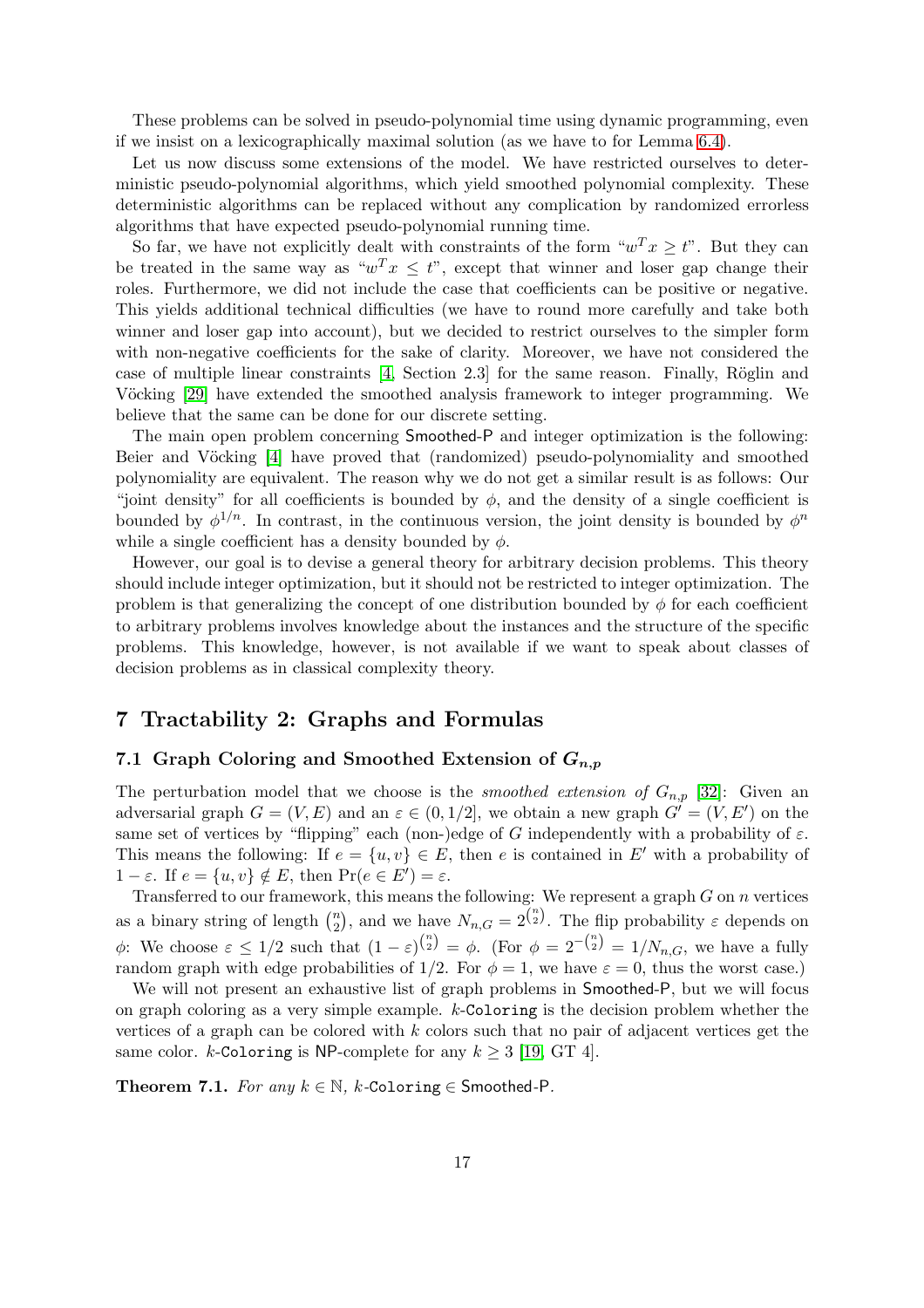*Proof.* To show that k-Coloring  $\in$  Smoothed-P, we analyze the following simple algorithm: First, we check whether the input graph contains a clique of size  $k+1$ . This can be done easily in polynomial time. If yes, we output no. If no, we perform exhaustive search.

The analysis is similar to Wilf's analysis [\[35\]](#page-21-6) of the coloring problem: First, we check whether the input graph contains a clique of size  $k + 1$ . This can be done easily in polynomial time. If yes, we output no. If no, we perform exhaustive search. The correctness of the algorithm is obvious.

A graph is k-colorable only if it does not contain a clique of size  $k + 1$ . The probability that a specific set of  $k+1$  vertices form a  $k+1$  clique is at least  $\varepsilon^{k+1}$ . Thus, the probability that a graph G on n vertices does not contain a  $k + 1$  clique is at most  $\left(1 - \varepsilon^{\binom{k+1}{2}}\right)^{\frac{n}{k+1}}$ .

We distinguish two cases: First,  $\varepsilon \geq 0.1$ . In this case,  $\left(1 - \varepsilon^{\binom{k+1}{2}}\right)^{\frac{n}{k+1}}$  can be bounded from above by  $c^n$  for some positive constant  $c < 1$  that depends on k. Brute-force testing whether a graph can be k-colored can be done in time  $poly(n) \cdot k^n$ . The probability that we need brute force is at most  $c^n$ . Thus, the expected running-time, raised to the power  $\varepsilon = \log_k(1/c)$ , is bounded from above by a polynomial.

Second,  $\varepsilon < 0.1$ . Then we have  $\phi = (1 - \varepsilon)^{n \choose 2} \geq 0.9^{n \choose 2}$ . The allowed running-time (raised to some constant power) is  $N_{n,G}\phi n = 2^{\binom{n}{2}}\phi n \ge 1.8^{\binom{n}{2}}$ . Thus, we can afford exhaustive search in every run.  $\Box$ 

Remark 7.2. Bohman et al. [\[10\]](#page-19-8) and Krivelevich et al. [\[22\]](#page-20-12) consider a slightly different model for perturbing graphs: Given an adversarial graph, we add random edges to the graph to obtain our actual instance. No edges are removed.

They analyze the probability that the random graph thus obtained is guaranteed to contain a given subgraph H. By choosing H to be a clique of size  $k + 1$  and using a proof similar to Theorem [7.1'](#page-16-1)s, we obtain that k-Coloring  $\in$  Smoothed-P also with respect to this perturbation model.

#### 7.2 Unsatisfiability and Smoothed-RP

Besides the smoothed extension of  $G_{n,p}$  discussed above, there exist various other models for obtaining graphs and also Boolean formulas that are neither fully random nor adversarial.

Feige [\[16\]](#page-20-13) and Coja-Oghlan et al. [\[13\]](#page-20-14) have considered the following model: We are given a (relatively dense) adversarial Boolean k-CNF formula. Then we obtain our instance by negating each literal with a small probability. It is proved that such smoothed formulas are likely to be unsatisfiable, and that their unsatisfiability can be proved efficiently. However, their algorithms are randomized, thus we do not get a result that kUNSAT (this means that unsatisfiability problem for k-CNF formulas) for dense instances belongs to Smoothed-P. However, it shows that kUNSAT for dense instance belongs to Smoothed-RP, where Smoothed-RP is the smoothed analogue of RP: A pair  $(L, \mathcal{D})$  is in Smoothed-RP if there is a randomized polynomial algorithm A with the following properties:

- 1. For all  $x \notin L$ , A outputs "no". (This property is independent of the perturbation.)
- 2. For all  $x \in L$ , A outputs "yes" with a probability of at least 1/2. (This property is also independent of the perturbation.)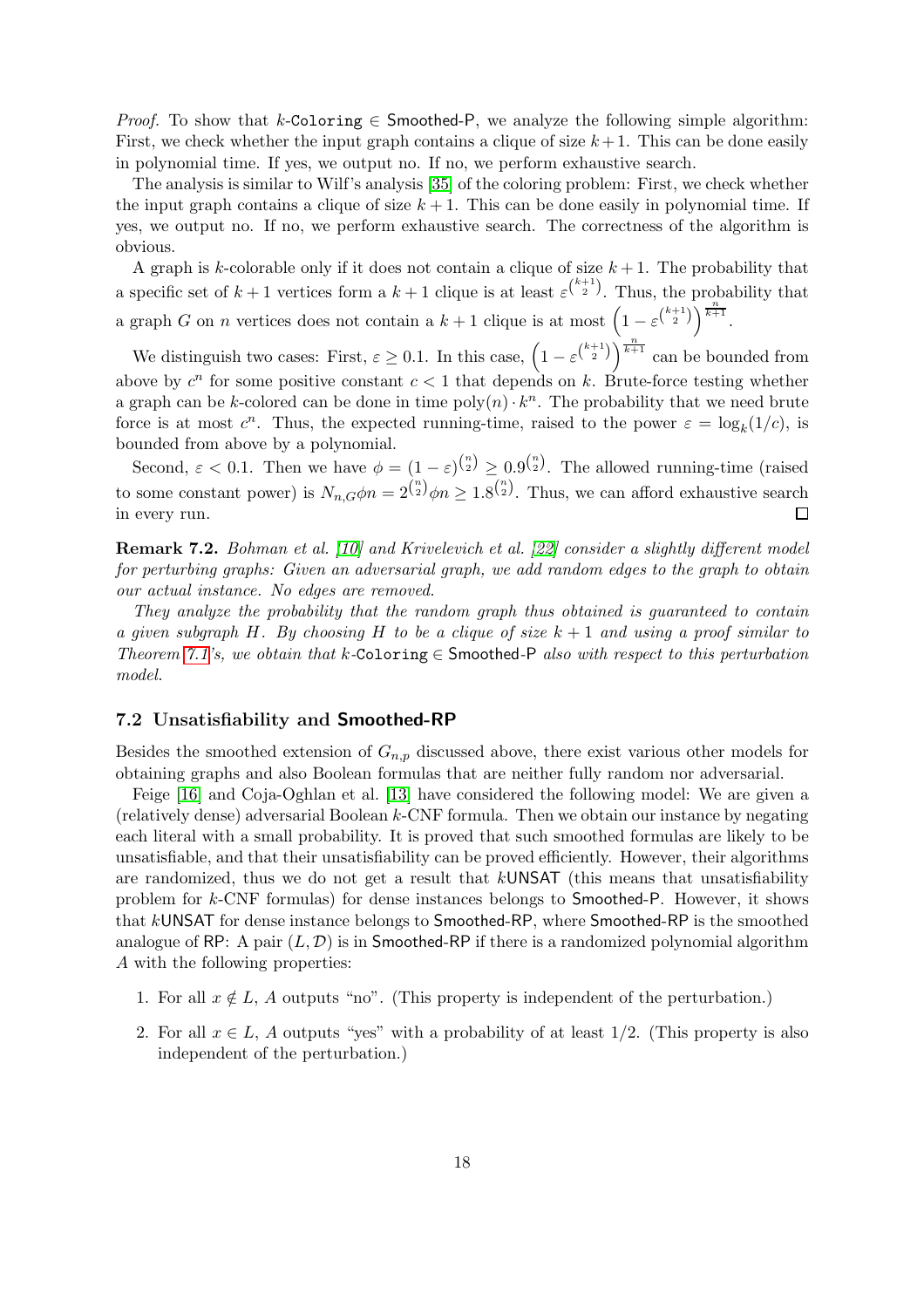3. A has smoothed polynomial running time with respect to  $\mathcal{D}$ . (This property is independent of the internal randomness of A.)

Note that we have two sources of randomness in Smoothed-RP: The instance is perturbed, and the algorithm  $A$  is allowed to use randomness. Item 1 and 2 depend only on  $A$ 's own randomness. Item 3 depends only on the perturbation D.

Now, let  $k$ UNSAT<sub>β</sub> be  $k$ UNSAT restricted to instances with at least  $\beta n$  clauses, where n denotes the number of variables. Let  $\varepsilon$  be the probability that a particular literal is negated. Feige [\[16\]](#page-20-13) has presented a polynomial-time algorithm with the following property: If  $\beta =$  $\Omega(\sqrt{n \log \log n}/\varepsilon^2)$  and the perturbed instance of kUNSAT<sub>β</sub> is unsatisfiable, which it is with high probability, then his algorithm proves that the formula is unsatisfiable with a probability of at least  $1 - 2^{\Omega(-n)}$ . The following result is a straightforward consequence.

**Theorem 7.3.**  $k$ UNSAT $_{\beta} \in$  Smoothed-RP  $\mathit{for} \ \beta = \Omega(\sqrt{n \log \log n})$ .

## <span id="page-18-0"></span>8 Smoothed Analysis vs. Semi-Random Models

Semi-random models for graphs and formulas exist even longer than smoothed analysis and can be considered as precursors to smoothed analysis. The basic concept is as follows: Some instance is created randomly that possesses a particular property. This property can, for instance, be that the graph is  $k$ -colorable. After that, the adversary is allowed to modify the instance without destroying the property. For instance, the adversary can be allowed to add arbitrary edges between the different color classes. Problems that have been considered in this model or variants thereof are independent set  $[17]$ , graph coloring  $[8, 11, 17]$  $[8, 11, 17]$  $[8, 11, 17]$ , or finding sparse induced subgraphs [\[12\]](#page-19-11). However, we remark that these results do not easily fit into a theory of smoothed analysis. The reason is that in these semi-random models, we first have the random instance, which is then altered by the adversary. This is in contrast to smoothed analysis in general and our smoothed complexity theory in particular, where we the adversarial decisions come before the randomness is applied.

## <span id="page-18-1"></span>9 Discussion

Our framework has many of the characteristics that one would expect. We have reductions and complete problems and they work in the way one expects them to work. To define reductions, we have to use the concept of disjoint supports. It seems to be essential that we know the original instance x that the actual instance y was drawn from to obtain proper domination. Although this is somewhat unconventional, we believe that this is the right way to define reductions in the smoothed setting. The reason is that otherwise, we do not know the probabilities of the instances, which we need in order to apply the compression function. The compression function, in turn, seems to be crucial to prove hardness results. Still, an open question is whether a notion of reducibility can be defined that circumvents these problems. Moreover, many of the positive results from smoothed analysis can be cast in our framework, like it is done in Sections [6](#page-11-1) and [7.](#page-16-0)

Many positive results in the literature state their bounds in the number of "entities" (like number of nodes, number of coefficients) of the instance. However, in complexity theory, we measure bounds in the length (number of symbols) of the input in order to get a theory for arbitrary problems, not only for problems of a specific type. To state bounds in terms of bit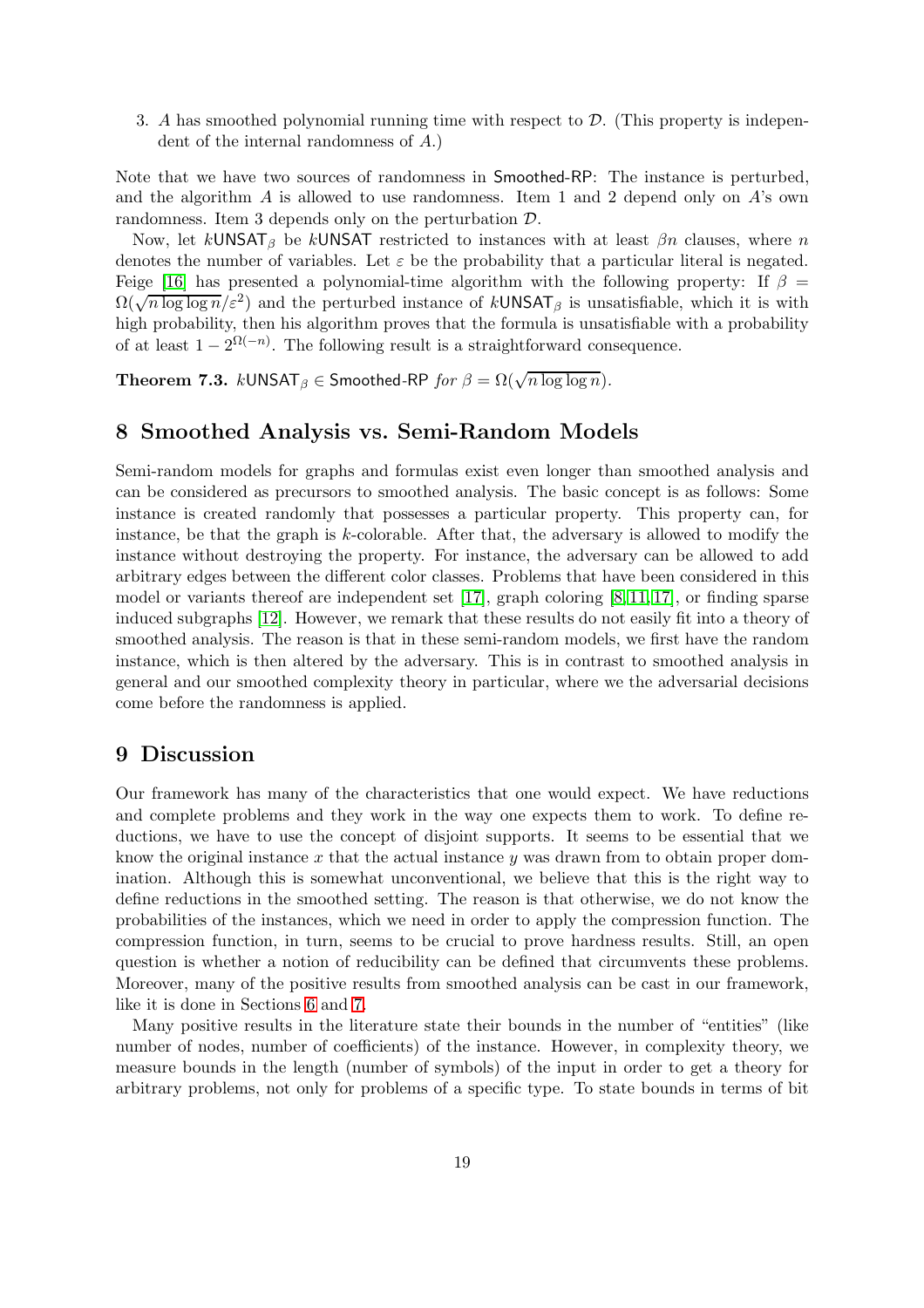length makes things less tight, for instance the reverse direction of integer programming does not work. But still, we think it is more important and useful to use the usual notion of input length such that smoothed complexity fits with average-case and worst-case complexity.

Finally, the results by Röglin and Teng [\[28\]](#page-20-6) show that, for binary optimization problems, expected polynomial is indeed a robust measure. We have shown that this is in general not the case. To do this, we have used a language in E. The obvious question is now whether Avg-P and Avg-PBM as well as Smoothed-P and Smoothed-PBM coincide for problems in NP.

We hope that the present work will stimulate further research in smoothed complexity theory in order to get a deeper understanding of the theory behind smoothed analysis.

## <span id="page-19-6"></span>References

- <span id="page-19-1"></span>[1] Sanjeev Arora and Boaz Barak. Computational Complexity: A Modern Approach. Cambridge University Press, 2009.
- <span id="page-19-2"></span>[2] David Arthur, Bodo Manthey, and Heiko Röglin. Smoothed analysis of the  $k$ -means method. Journal of the ACM, 58(5), 2011.
- [3] René Beier and Berthold Vöcking. Random knapsack in expected polynomial time. Journal of Computer and System Sciences, 69(3):306–329, 2004.
- <span id="page-19-7"></span><span id="page-19-5"></span>[4] René Beier and Berthold Vöcking. Typical properties of winners and losers in discrete optimization. SIAM Journal on Computing, 35(4):855–881, 2006.
- <span id="page-19-3"></span>[5] Shai Ben-David, Benny Chor, Oded Goldreich, and Michael Luby. On the theory of average case complexity. Journal of Computer and System Sciences, 44(2):193–219, 1992.
- <span id="page-19-4"></span>[6] Markus Bläser, Bodo Manthey, and B. V. Raghavendra Rao. Smoothed analysis of partitioning algorithms for Euclidean functionals. Algorithmica, to appear.
- [7] Avrim L. Blum and John D. Dunagan. Smoothed analysis of the perceptron algorithm for linear programming. In Proc. of the 13th Ann. ACM-SIAM Symp. on Discrete Algorithms (SODA), pages 905–914. SIAM, 2002.
- <span id="page-19-9"></span>[8] Avrim L. Blum and Joel Spencer. Coloring random and semi-random k-colorable graphs. Journal of Algorithms, 19(2):204–234, 1995.
- <span id="page-19-0"></span>[9] Andrej Bogdanov and Luca Trevisan. Average-case complexity. Foundations and Trends in Theoretical Computer Science, 2(1):1–106, 2006.
- <span id="page-19-8"></span>[10] Tom Bohman, Alan M. Frieze, Michael Krivelevich, and Ryan Martin. Adding random edges to dense graphs. Random Structures and Algorithms, 24(2):105–117, 2004.
- <span id="page-19-10"></span>[11] Amin Coja-Oghlan. Colouring semirandom graphs. Combinatorics, Probability and Computing, 16(4):515–552, 2007.
- <span id="page-19-11"></span>[12] Amin Coja-Oghlan. Solving NP-hard semirandom graph problems in polynomial expected time. Journal of Algorithms, 62(1):19–46, 2007.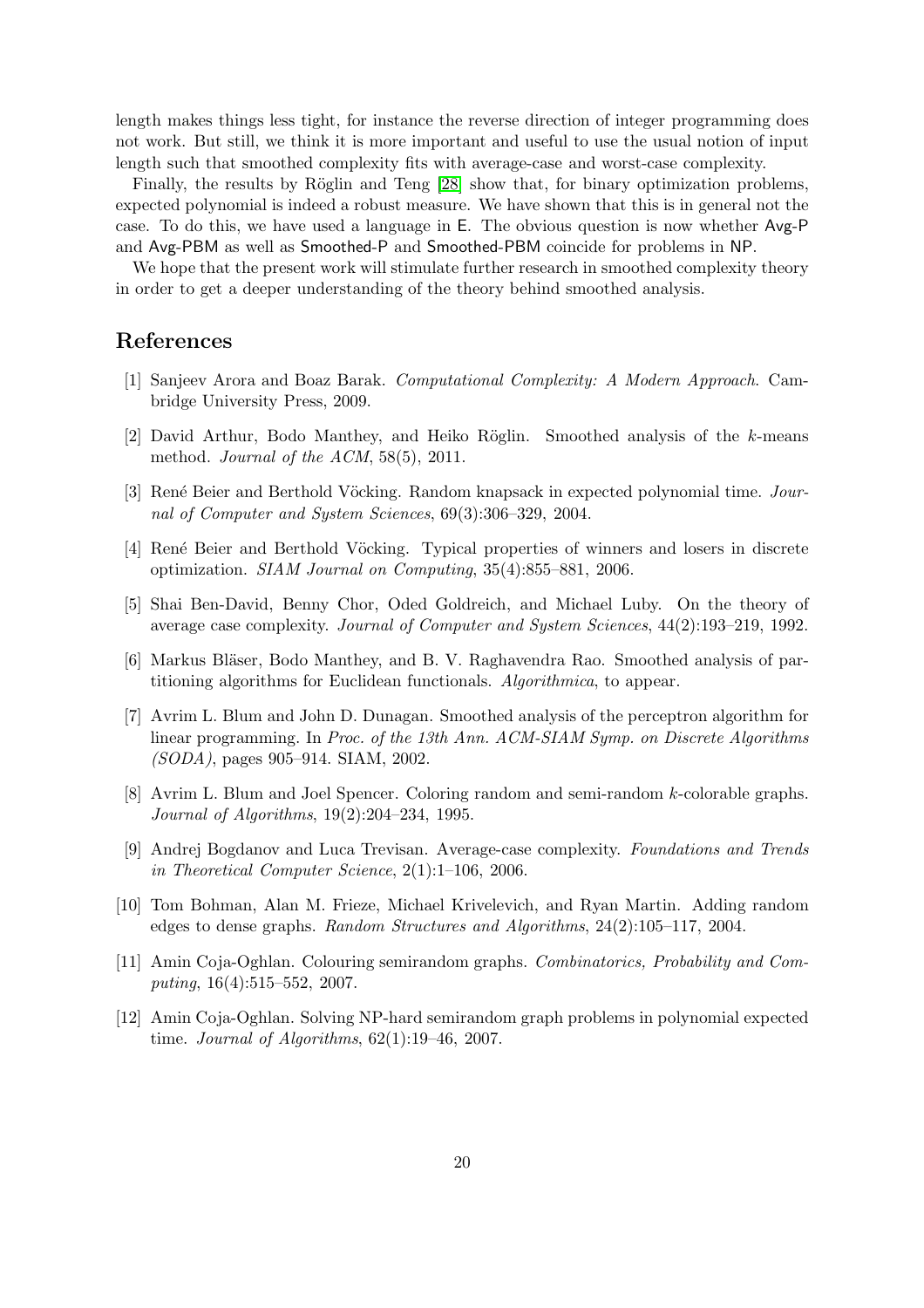- <span id="page-20-14"></span>[13] Amin Coja-Oghlan, Uriel Feige, Alan M. Frieze, Michael Krivelevich, and Dan Vilenchik. On smoothed k-CNF formulas and the Walksat algorithm. In Proc. of the 20th Ann. ACM-SIAM Symp. on Discrete Algorithms (SODA), pages 451–460. SIAM, 2009.
- <span id="page-20-0"></span>[14] Valentina Damerow, Bodo Manthey, Friedhelm Meyer auf der Heide, Harald Räcke, Christian Scheideler, Christian Sohler, and Till Tantau. Smoothed analysis of left-to-right maxima with applications. ACM Transactions on Algorithms, to appear.
- <span id="page-20-1"></span>[15] Matthias Englert, Heiko Röglin, and Berthold Vöcking. Worst case and probabilistic analysis of the 2-Opt algorithm for the TSP. In Proc. of the 18th Ann. ACM-SIAM Symp. on Discrete Algorithms (SODA), pages 1295–1304. SIAM, 2007.
- <span id="page-20-13"></span>[16] Uriel Feige. Refuting smoothed 3CNF formulas. In Proc. of the 48th Ann. IEEE Symp. on Foundations of Computer Science (FOCS), pages 407–417. IEEE Computer Society, 2007.
- <span id="page-20-15"></span><span id="page-20-2"></span>[17] Uriel Feige and Joe Kilian. Heuristics for semirandom graph problems. Journal of Computer and System Sciences, 63(4):639–671, 2001.
- <span id="page-20-11"></span>[18] Mahmoud Fouz, Manfred Kufleitner, Bodo Manthey, and Nima Zeini Jahromi. On smoothed analysis of quicksort and Hoare's find. Algorithmica,  $62(3-4):879-905$ ,  $2012$ .
- <span id="page-20-10"></span>[19] Michael R. Garey and David S. Johnson. Computers and Intractability: A Guide to the Theory of NP-Completeness. W. H. Freeman and Company, 1979.
- <span id="page-20-9"></span>[20] Yuri Gurevich. Average case completeness. Journal of Computer and System Sciences, 42(3):346–398, 1991.
- <span id="page-20-12"></span>[21] Russell Impagliazzo, Ramamohan Paturi, and Francis Zane. Which problems have strongly exponential complexity? Journal of Computer and System Sciences, 63(4):512–530, 2001.
- [22] Michael Krivelevich, Benny Sudakov, and Prasad Tetali. On smoothed analysis in dense graphs and formulas. Random Structures and Algorithms, 29(2):180–193, 2006.
- <span id="page-20-5"></span>[23] Leonid A. Levin. Average case complete problems. SIAM Journal on Computing, 15(1):285–286, 1986.
- <span id="page-20-7"></span>[24] Ming Li and Paul M. B. Vitányi. Average case complexity under the universal distribution equals worst-case complexity. Information Processing Letters, 42(3):145–149, 1992.
- <span id="page-20-8"></span> $[25]$  Ming Li and Paul M. B. Vitányi. An Introduction to Kolmogorov Complexity and its Applications. Springer, 1993.
- <span id="page-20-4"></span>[26] Bodo Manthey and Heiko Röglin. Smoothed analysis: Analysis of algorithms beyond worst case.  $it$  – Information Technology, 53(6), 2011.
- <span id="page-20-3"></span>[27] Ankur Moitra and Ryan O'Donnell. Pareto optimal solutions for smoothed analysts. In Proc. of the 43rd Ann. ACM Symp. on Theory of Computing (STOC), pages 225-234. ACM, 2011.
- <span id="page-20-6"></span>[28] Heiko Röglin and Shang-Hua Teng. Smoothed analysis of multiobjective optimization. In Proc. of the 50th Ann. IEEE Symp. on Foundations of Computer Science (FOCS), pages 681–690. IEEE, 2009.